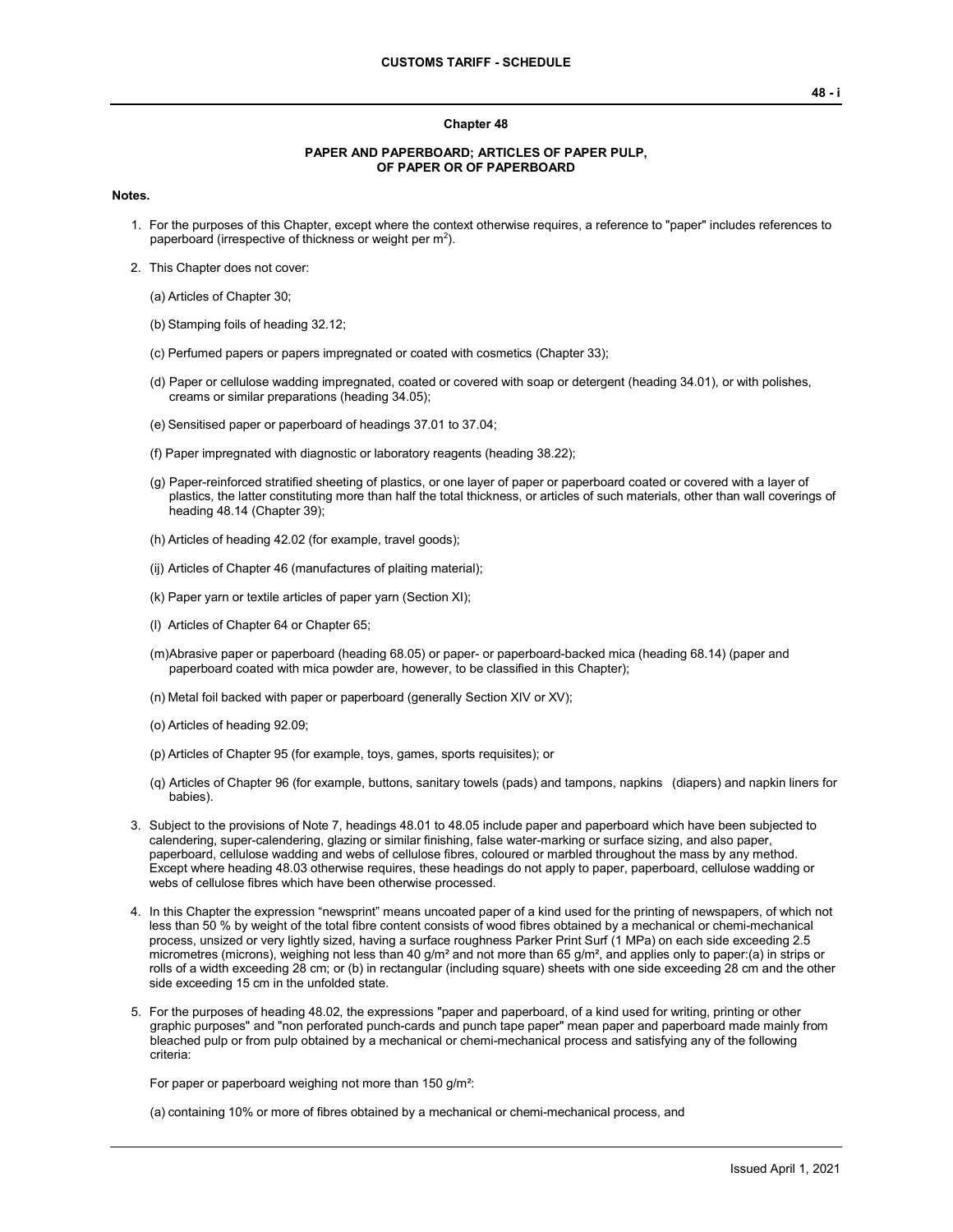- 1. weighing not more than 80 g/m², or
- 2. coloured throughout the mass; or
- (b) containing more than 8% ash, and
	- 1. weighing not more than 80 g/m², or
	- 2. coloured throughout the mass; or
- (c) containing more than 3% ash and having a brightness of 60% or more; or
- (d) containing more than 3% but not more than 8% ash, having a brightness less than 60%, and a burst index equal to or less than 2.5 kPa∙m²/g; or
- (e) containing 3% ash or less, having a brightness of 60% or more and a burst index equal to or less than 2.5 kPa∙m²/g.

For paper or paperboard weighing more than 150 g/m²:

- (a) coloured throughout the mass; or
- (b) having a brightness of 60% or more, and
	- 1. a caliper of 225 micrometres (microns) or less, or
	- 2. a caliper of more than 225 micrometres (microns) but not more than 508 micrometres (microns) and an ash content of more than 3%; or
- (c) having a brightness of less than 60%, a caliper of 254 micrometres (microns) or less and an ash content of more than 8%.
- Heading 48.02 does not, however, cover filter paper or paperboard (including tea-bag paper) or felt paper or paperboard.
- 6. In this Chapter "kraft paper and paperboard" means paper and paperboard of which not less than 80% by weight of the total fibre content consists of fibres obtained by the chemical sulphate or soda processes.
- 7. Except where the terms of the headings otherwise require, paper, paperboard, cellulose wadding and webs of cellulose fibres answering to a description in two or more of the headings 48.01 to 48.11 are to be classified under that one of such headings which occurs last in numerical order in the Nomenclature.
- 8. Headings 48.03 to 48.09 apply only to paper, paperboard, cellulose wadding and webs of cellulose fibres:
	- (a) in strips or rolls of a width exceeding 36 cm; or
	- (b) in rectangular (including square) sheets with one side exceeding 36 cm and the other side exceeding 15 cm in the unfolded state.
- 9. For the purpose of heading 48.14, the expression "wallpaper and similar wall coverings" applies only to:

(a) Paper in rolls, of a width of not less than 45 cm and not more than 160 cm, suitable for wall or ceiling decoration:

- (i) Grained, embossed, surface-coloured, design-printed or otherwise surface-decorated (for example, with textile flock), whether or not coated or covered with transparent protective plastics;
- (ii) With an uneven surface resulting from the incorporation of particles of wood, straw, etc.;
- (iii) Coated or covered on the face side with plastics, the layer of plastics being grained, embossed, coloured, design-printed or otherwise decorated; or
- (iv) Covered on the face side with plaiting material, whether or not bound together in parallel strands or woven;
- (b) Borders and friezes, of paper, treated as above, whether or not in rolls, suitable for wall or ceiling decoration;
- (c) Wall coverings of paper made up of several panels, in rolls or sheets, printed so as to make up a scene, design or motif when applied to a wall.

Products on a base of paper or paperboard, suitable for use both as floor coverings and as wall coverings, are to be classified in heading 48.23.

10. Heading 48.20 does not cover loose sheets or cards, cut to size, whether or not printed, embossed or perforated.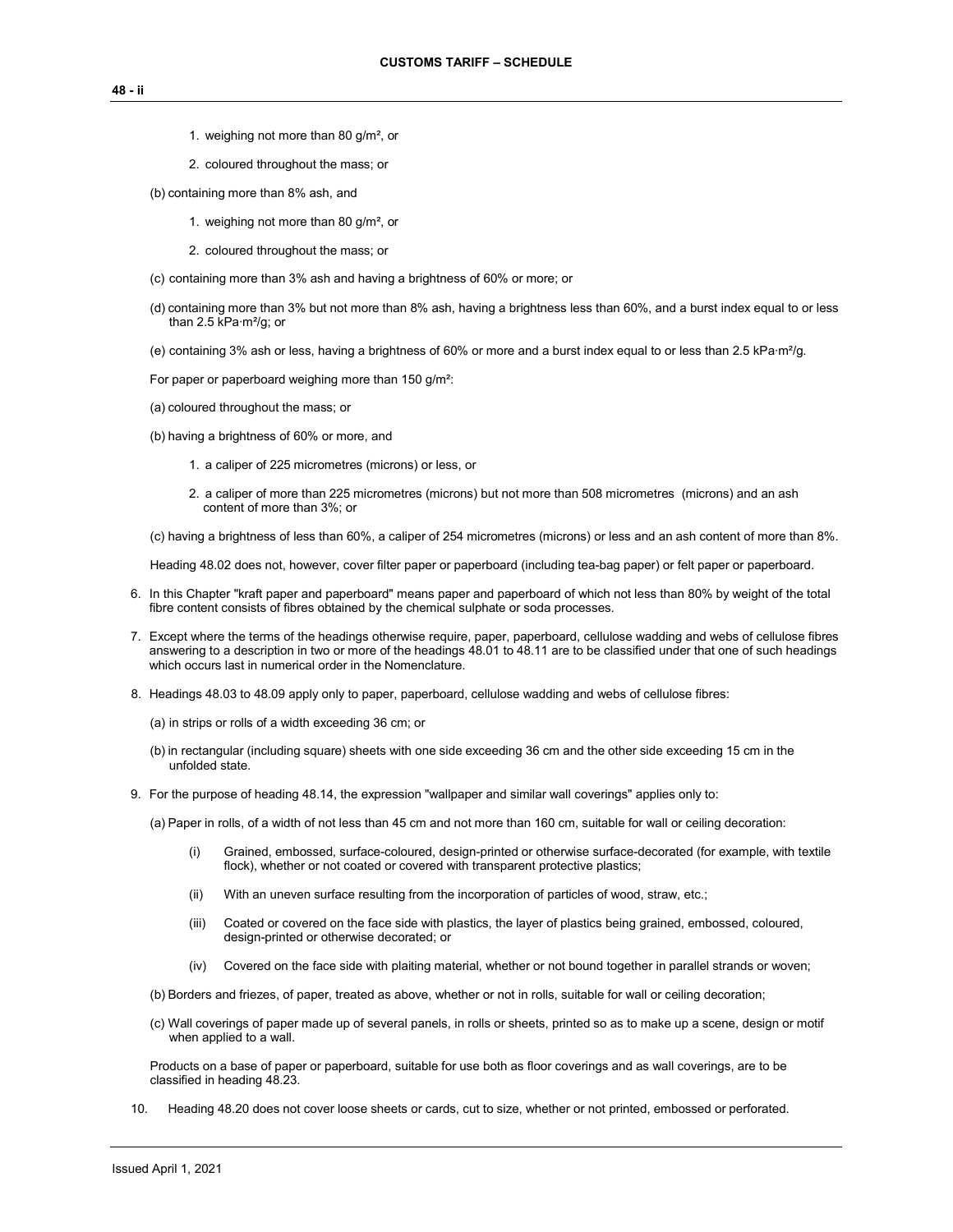- 11. Heading 48.23 applies, *inter alia*, to perforated paper or paperboard cards for Jacquard or similar machines and paper lace.
- 12. Except for the goods of heading 48.14 or 48.21, paper, paperboard, cellulose wadding and articles thereof, printed with motifs, characters or pictorial representations, which are not merely incidental to the primary use of the goods, fall in Chapter 49.

### **Subheading Notes.**

1. For the purpose of subheadings 4804.11 and 4804.19, "kraftliner" means machine-finished or machine-glazed paper and paperboard, of which not less than 80% by weight of the total fibre content consists of wood fibres obtained by the chemical sulphate or soda processes, in rolls, weighing more than 115 g/m<sup>2</sup> and having a minimum Mullen bursting strength as indicated in the following table or the linearly interpolated or extrapolated equivalent for any other weight.

| Weight<br>g/m <sup>2</sup> | Minimum Mullen bursting strength<br>kPa |
|----------------------------|-----------------------------------------|
| 115                        | 393                                     |
| 125                        | 417                                     |
| 200                        | 637                                     |
| 300                        | 824                                     |
| 400                        | 961                                     |

- 2. For the purpose of subheadings 4804.21 and 4804.29, "sack kraft paper" means machine-finished paper, of which not less than 80% by weight of the total fibre content consists of fibres obtained by the chemical sulphate or soda processes, in rolls, weighing not less than 60 g/m<sup>2</sup> but not more than 115 g/m<sup>2</sup> and meeting one of the following sets of specifications:
	- (a) Having a Mullen burst index of not less than 3.7 kPa∙m²/g and a stretch factor of more than 4.5% in the cross direction and of more than 2% in the machine direction.
	- (b) Having minima for tear and tensile as indicated in the following table or the linearly interpolated equivalent for any other weight:

| Weight<br>g/m <sup>2</sup>   |                                     | Minimum tear<br>m/N                          |                                 | Minimum tensile<br>kN/m                      |
|------------------------------|-------------------------------------|----------------------------------------------|---------------------------------|----------------------------------------------|
|                              | Machine<br>direction                | Machine<br>direction plus<br>cross direction | Cross<br>direction              | Machine<br>Direction plus<br>cross direction |
| 60<br>70<br>80<br>100<br>115 | 700<br>830<br>965<br>1,230<br>1,425 | 1,510<br>1,790<br>2,070<br>2,635<br>3,060    | 1.9<br>2.3<br>2.8<br>3.7<br>4.4 | 6<br>7.2<br>8.3<br>10.6<br>12.3              |

- 3. For the purposes of subheading 4805.11, "semi-chemical fluting paper" means paper, in rolls, of which not less than 65% by weight of the total fibre content consists of unbleached hardwood fibres obtained by a combination of mechanical and chemical pulping processes, and having a CMT 30 (Corrugated Medium Test with 30 minutes of conditioning) crush resistance exceeding 1.8 newtons/g/m² at 50% relative humidity, at 23°C.
- 4. Subheading 4805.12 covers paper, in rolls, made mainly of straw pulp obtained by a combination of mechanical and chemical pulping processes, weighing 130 g/m<sup>2</sup> or more, and having a CMT 30 (Corrugated Medium Test with 30 minutes of conditioning) crush resistance exceeding 1.4 newtons/g/m<sup>2</sup> at 50% relative humidity, at 23°C.
- 5. Subheadings 4805.24 and 4805.25 cover paper and paperboard made wholly or mainly of pulp of recovered (waste and scrap) paper or paperboard. Testliner may also have a surface layer of dyed paper or of paper made of bleached or unbleached non-recovered pulp. These products have a Mullen burst index of not less than 2 kPa·m<sup>2</sup>/g.
- 6. For the purpose of subheading 4805.30 "sulphite wrapping paper" means machine-glazed paper, of which more than 40% by weight of the total fibre content consists of wood fibres obtained by the chemical sulphite process, having an ash content not exceeding 8% and having a Mullen burst index of not less than 1.47 kPa∙m²/g.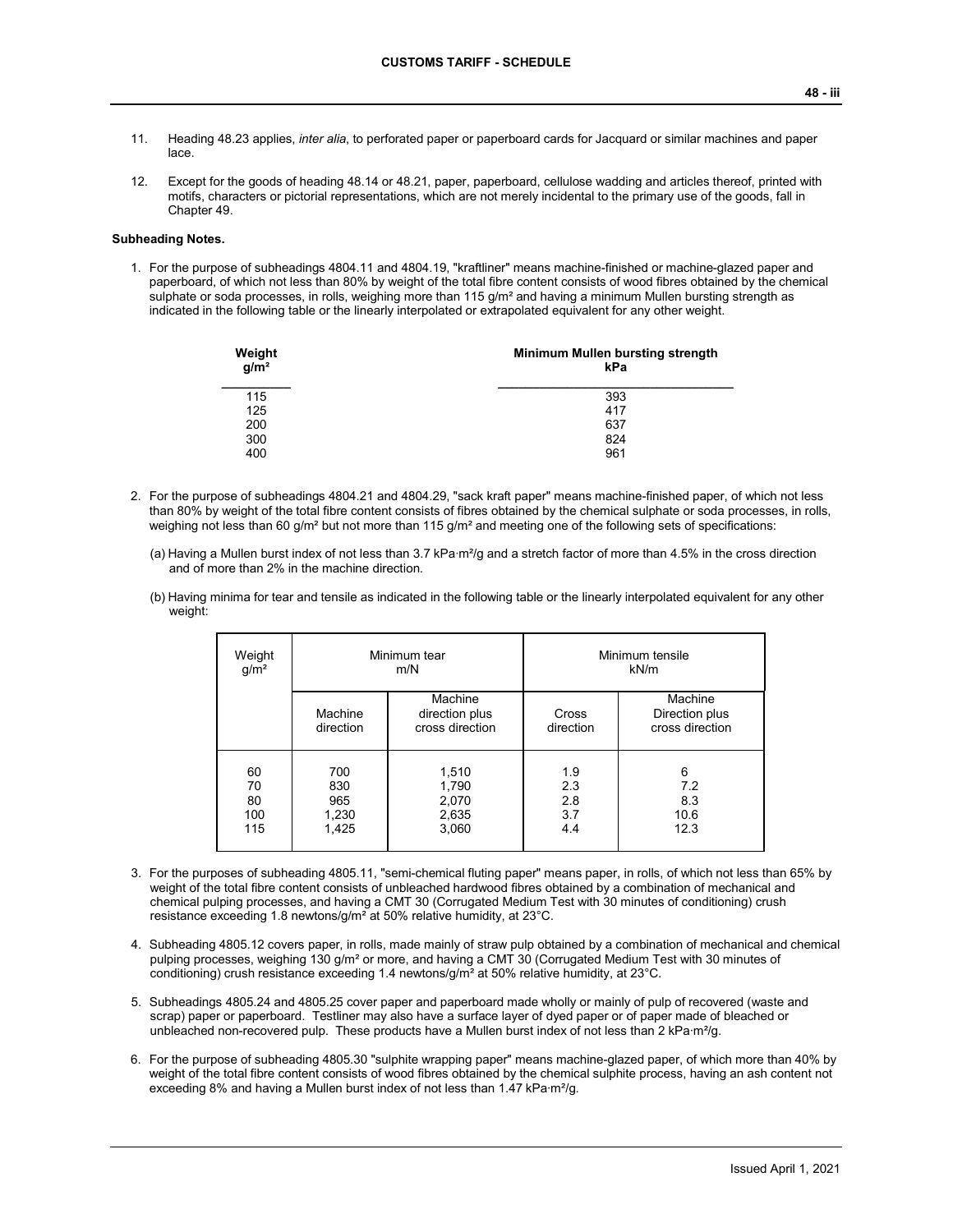### **48 - iv**

7. For the purpose of subheading 4810.22, "light-weight coated paper" means paper, coated on both sides, of a total weight not exceeding 72 g/m<sup>2</sup>, with a coating weight not exceeding 15 g/m<sup>2</sup> per side, on a base of which not less than 50% by weight of the total fibre content consists of wood fibres obtained by a mechanical process.

### **Supplementary Note.**

- 1. For the purpose of this Chapter, the expression "not converted" means:
	- (a) in the case of rolls of paper or paperboard, rolls which are the direct output of a paper-making machine and which have not been punched, perforated, scored, ruled, printed, folded, embossed, decorated or otherwise processed (excluding creped or crinkled); and
	- (b) in the case of sheets of paper or paperboard, rectangular (including square) sheets with one side exceeding 43 cm and the other side exceeding 56 cm in the unfolded state and which have not been slit, punched, perforated, scored, ruled, printed, folded, embossed, decorated or otherwise processed.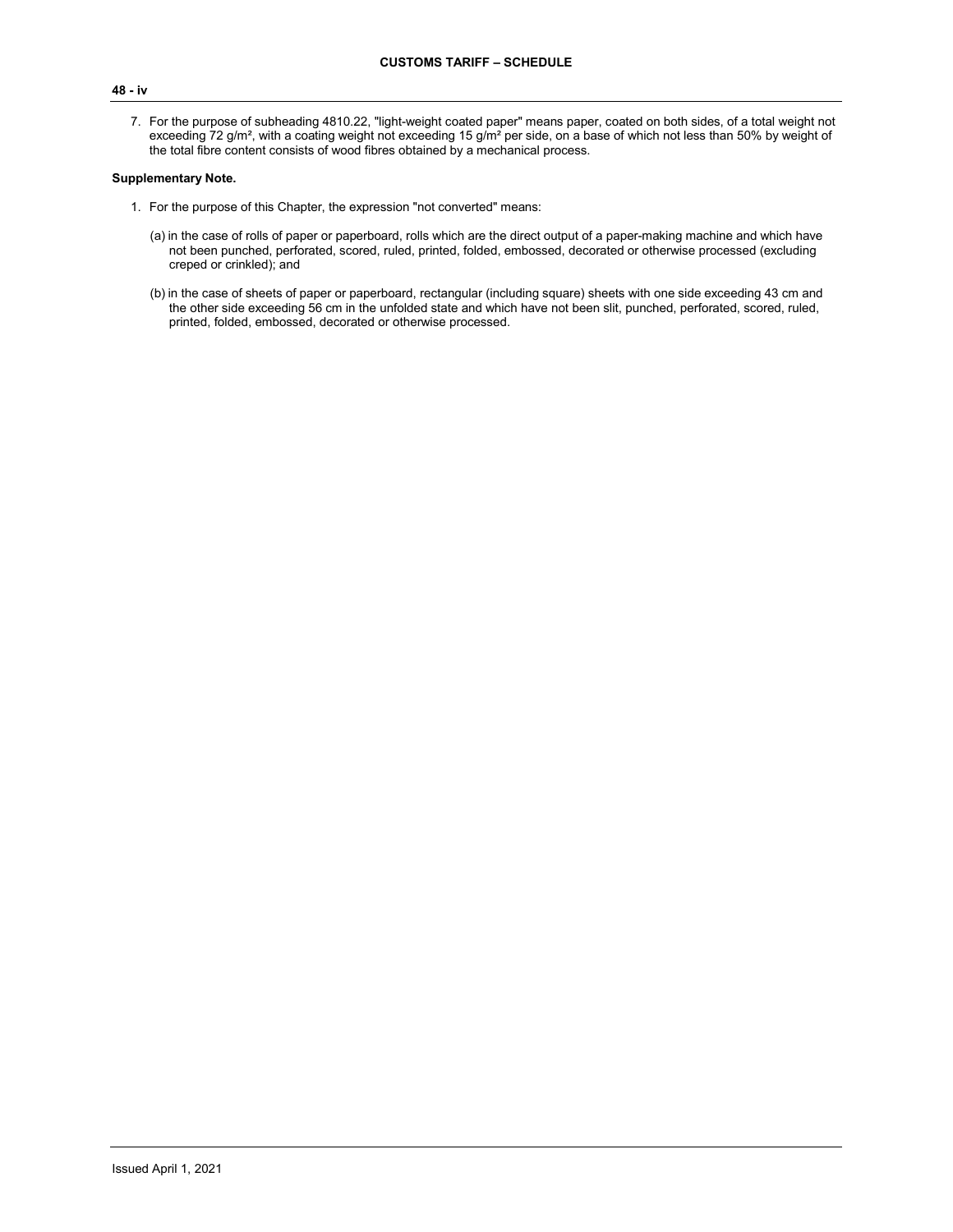| <b>Tariff</b><br>SS<br>Item | <b>Description of Goods</b>                                                                                                                                                                                                                                                                                 | Unit of<br>Meas.                       | <b>MFN</b><br>Tariff | <b>Applicable</b><br><b>Preferential Tariffs</b>                                                                               |
|-----------------------------|-------------------------------------------------------------------------------------------------------------------------------------------------------------------------------------------------------------------------------------------------------------------------------------------------------------|----------------------------------------|----------------------|--------------------------------------------------------------------------------------------------------------------------------|
|                             | 4801.00.00 00 Newsprint, in rolls or sheets.                                                                                                                                                                                                                                                                | <b>TNE</b>                             | Free                 | CCCT, LDCT, GPT,<br>UST, MXT, CIAT, CT,<br>CRT, IT, NT, SLT, PT,<br>COLT, JT, PAT, HNT,<br>KRT, CEUT, UAT,<br>CPTPT, UKT: Free |
| 48.02                       | Uncoated paper and paperboard, of a kind used for writing, printing or<br>other graphic purposes, and non perforated punch-cards and punch<br>tape paper, in rolls or rectangular (including square) sheets, of any size,<br>other than paper of heading 48.01 or 48.03; hand-made paper and<br>paperboard. |                                        |                      |                                                                                                                                |
|                             | 4802.10.00 00 -Hand-made paper and paperboard                                                                                                                                                                                                                                                               | KGM                                    | Free                 | CCCT, LDCT, GPT,<br>UST, MXT, CIAT, CT,<br>CRT, IT, NT, SLT, PT,<br>COLT, JT, PAT, HNT,<br>KRT, CEUT, UAT,<br>CPTPT, UKT: Free |
|                             | 4802.20.00 00 -Paper and paperboard of a kind used as a base for photo-sensitive,<br>heat-sensitive or electro-sensitive paper or paperboard                                                                                                                                                                | <b>TNE</b>                             | Free                 | CCCT, LDCT, GPT,<br>UST, MXT, CIAT, CT,<br>CRT, IT, NT, SLT, PT,<br>COLT, JT, PAT, HNT,<br>KRT, CEUT, UAT,<br>CPTPT, UKT: Free |
|                             | 4802.40.00 00 - Wallpaper base                                                                                                                                                                                                                                                                              | <b>TNE</b>                             | Free                 | CCCT, LDCT, GPT,<br>UST, MXT, CIAT, CT,<br>CRT, IT, NT, SLT, PT,<br>COLT, JT, PAT, HNT,<br>KRT, CEUT, UAT,<br>CPTPT, UKT: Free |
|                             | -Other paper and paperboard, not containing fibres obtained by a<br>mechanical or chemi-mechanical process or of which not more than<br>10% by weight of the total fibre content consists of such fibres:                                                                                                   |                                        |                      |                                                                                                                                |
|                             | 4802.54.00 00 - -Weighing less than 40 g/m <sup>2</sup>                                                                                                                                                                                                                                                     | <b>TNE</b>                             | Free                 | CCCT, LDCT, GPT,<br>UST, MXT, CIAT, CT,<br>CRT, IT, NT, SLT, PT,<br>COLT, JT, PAT, HNT,<br>KRT, CEUT, UAT,<br>CPTPT, UKT: Free |
| 4802.55.00                  | - -Weighing 40 g/m <sup>2</sup> or more but not more than 150 g/m <sup>2</sup> , in rolls                                                                                                                                                                                                                   |                                        | Free                 | CCCT, LDCT, GPT,<br>UST, MXT, CIAT, CT,<br>CRT, IT, NT, SLT, PT,<br>COLT, JT, PAT, HNT,<br>KRT, CEUT, UAT,<br>CPTPT, UKT: Free |
|                             | 40 - - - - - Business machine paper and continuous forms bond                                                                                                                                                                                                                                               | <b>TNE</b><br><b>TNE</b><br><b>TNE</b> |                      |                                                                                                                                |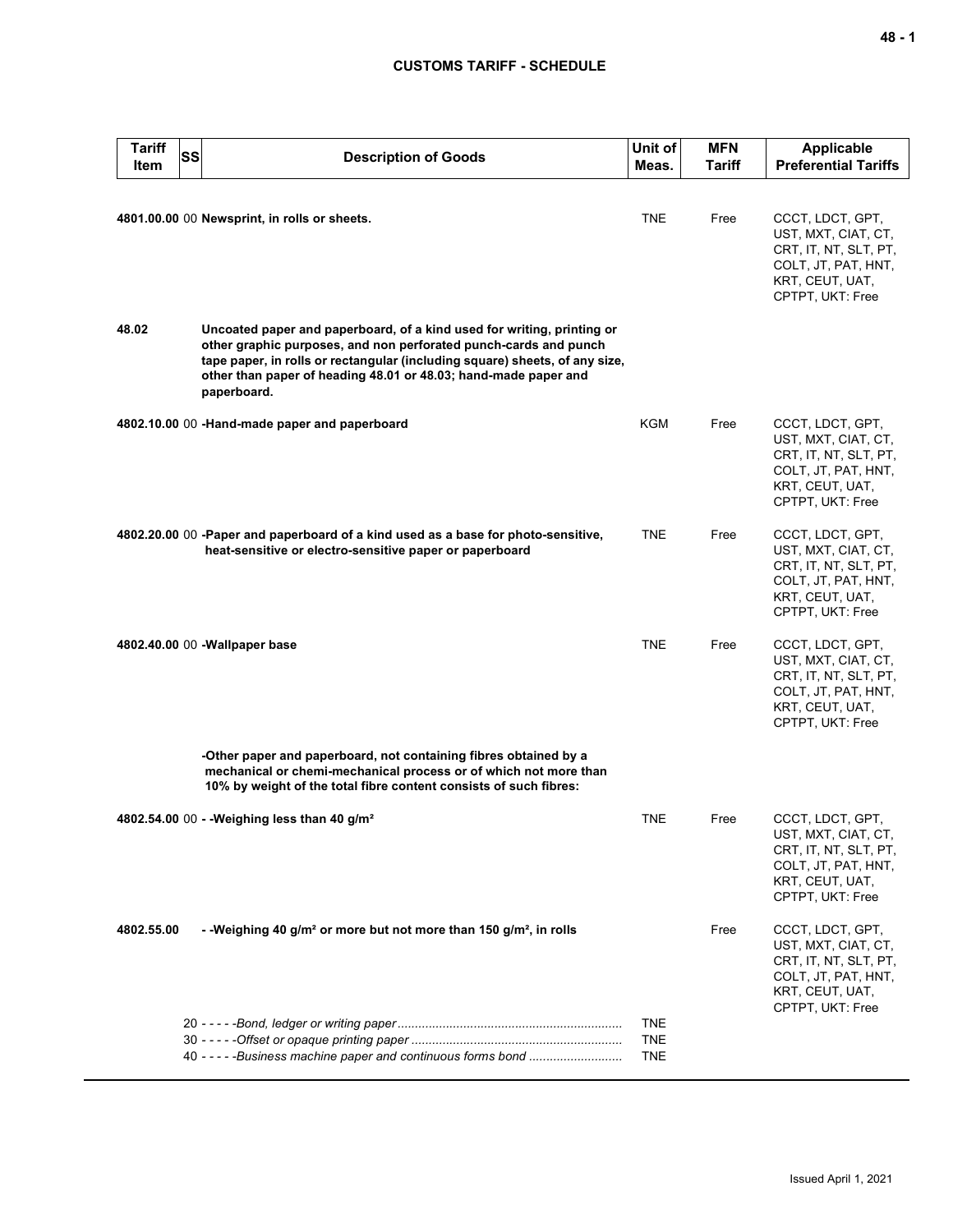| <b>Tariff</b><br>Item | <b>SS</b> | <b>Description of Goods</b>                                                                                                                                                                      | Unit of<br>Meas. | <b>MFN</b><br>Tariff | Applicable<br><b>Preferential Tariffs</b>                                                                                      |
|-----------------------|-----------|--------------------------------------------------------------------------------------------------------------------------------------------------------------------------------------------------|------------------|----------------------|--------------------------------------------------------------------------------------------------------------------------------|
|                       |           |                                                                                                                                                                                                  | <b>TNE</b>       |                      |                                                                                                                                |
|                       |           |                                                                                                                                                                                                  | TNE              |                      |                                                                                                                                |
| 4802.56.00            |           | --Weighing 40 g/m <sup>2</sup> or more but not more than 150 g/m <sup>2</sup> , in sheets with one<br>side not exceeding 435 mm and the other side not exceeding<br>297 mm in the unfolded state |                  | Free                 | CCCT, LDCT, GPT,<br>UST, MXT, CIAT, CT,<br>CRT, IT, NT, SLT, PT,<br>COLT, JT, PAT, HNT,<br>KRT, CEUT, UAT,<br>CPTPT, UKT: Free |
|                       |           |                                                                                                                                                                                                  | <b>KGM</b>       |                      |                                                                                                                                |
|                       |           |                                                                                                                                                                                                  | <b>KGM</b>       |                      |                                                                                                                                |
|                       |           |                                                                                                                                                                                                  | <b>KGM</b>       |                      |                                                                                                                                |
| 4802.57.00            |           | - - Other, weighing 40 g/m <sup>2</sup> or more but not more than 150 g/m <sup>2</sup>                                                                                                           |                  | Free                 | CCCT, LDCT, GPT,<br>UST, MXT, CIAT, CT,<br>CRT, IT, NT, SLT, PT,<br>COLT, JT, PAT, HNT,<br>KRT, CEUT, UAT,<br>CPTPT, UKT: Free |
|                       |           |                                                                                                                                                                                                  | <b>TNE</b>       |                      |                                                                                                                                |
|                       |           |                                                                                                                                                                                                  | <b>TNE</b>       |                      |                                                                                                                                |
| 4802.58.00            |           | - -Weighing more than 150 $g/m^2$                                                                                                                                                                |                  | Free                 | CCCT, LDCT, GPT,<br>UST, MXT, CIAT, CT,<br>CRT, IT, NT, SLT, PT,<br>COLT, JT, PAT, HNT,<br>KRT, CEUT, UAT,<br>CPTPT, UKT: Free |
|                       |           |                                                                                                                                                                                                  | TNE              |                      |                                                                                                                                |
|                       |           |                                                                                                                                                                                                  | <b>TNE</b>       |                      |                                                                                                                                |
|                       |           |                                                                                                                                                                                                  | <b>TNE</b>       |                      |                                                                                                                                |
|                       |           | -Other paper and paperboard, of which more than 10% by weight of the<br>total fibre content consists of fibres obtained by a mechanical or chemi-<br>mechanical process:                         |                  |                      |                                                                                                                                |
| 4802.61.00            |           | - - In rolls                                                                                                                                                                                     |                  | Free                 | CCCT, LDCT, GPT,<br>UST, MXT, CIAT, CT,<br>CRT, IT, NT, SLT, PT,<br>COLT, JT, PAT, HNT,<br>KRT, CEUT, UAT,<br>CPTPT, UKT: Free |
|                       |           |                                                                                                                                                                                                  | TNE              |                      |                                                                                                                                |
|                       |           | 20 - - - - - Super-calendered or machine finish grades of book paper, for use in the                                                                                                             |                  |                      |                                                                                                                                |
|                       |           | manufacture of newspapers, magazines or periodicals                                                                                                                                              | <b>TNE</b>       |                      |                                                                                                                                |
|                       |           |                                                                                                                                                                                                  | <b>TNE</b>       |                      |                                                                                                                                |
|                       |           | 4802.62.00 00 - - In sheets with one side not exceeding 435 mm and the other side not<br>exceeding 297 mm in the unfolded state                                                                  | KGM              | Free                 | CCCT, LDCT, GPT,<br>UST, MXT, CIAT, CT,<br>CRT, IT, NT, SLT, PT,<br>COLT, JT, PAT, HNT,<br>KRT, CEUT, UAT,<br>CPTPT, UKT: Free |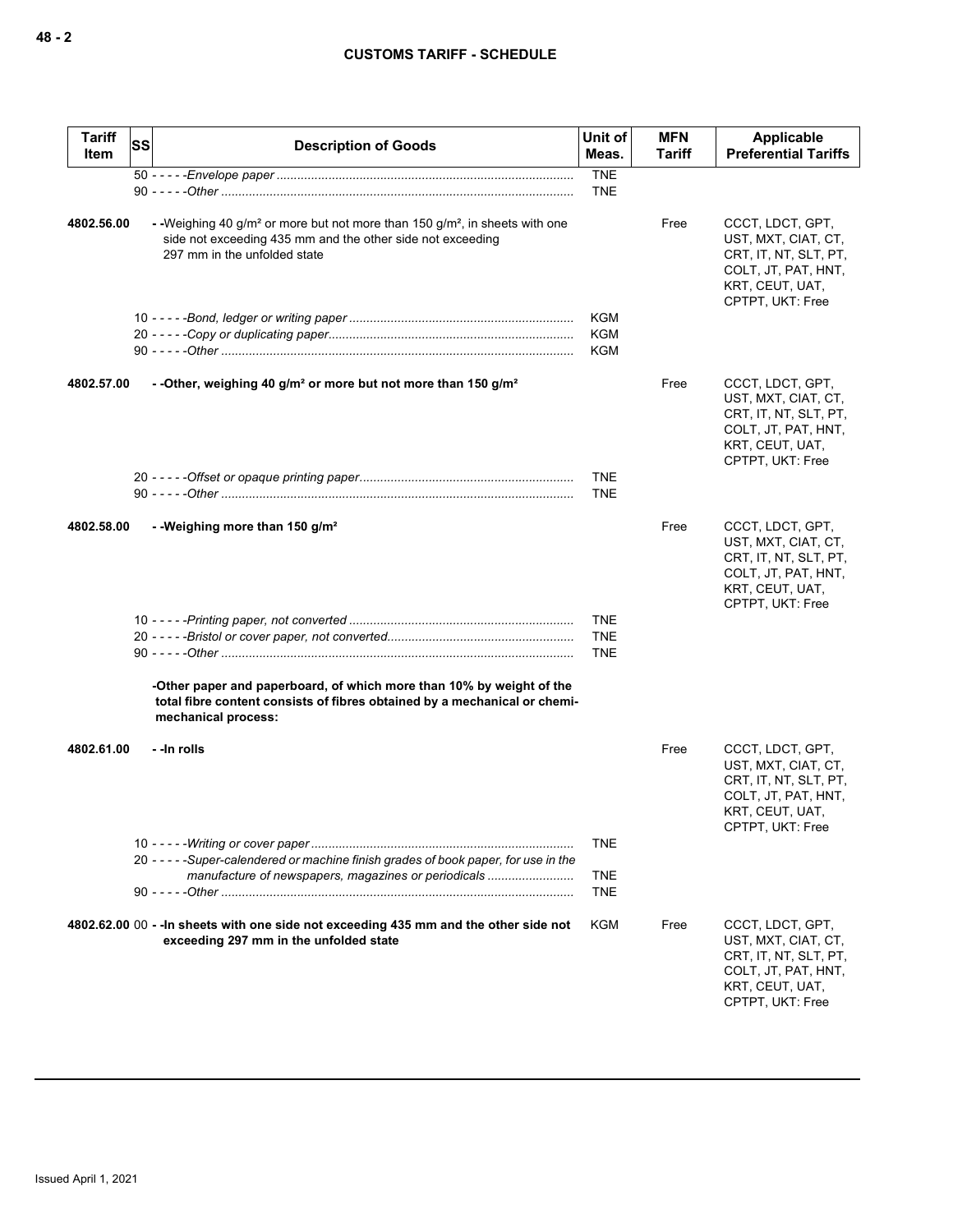| <b>Tariff</b><br>Item   | <b>SS</b><br><b>Description of Goods</b>                                                                                                                                                                                                                                                                                       | Unit of<br>Meas.                       | <b>MFN</b><br>Tariff | Applicable<br><b>Preferential Tariffs</b>                                                                                      |
|-------------------------|--------------------------------------------------------------------------------------------------------------------------------------------------------------------------------------------------------------------------------------------------------------------------------------------------------------------------------|----------------------------------------|----------------------|--------------------------------------------------------------------------------------------------------------------------------|
| 4802.69.00              | --Other<br>20 - - - - - Super-calendered or machine finish grades of book paper, for use in the<br>manufacture of newspapers, magazines or periodicals                                                                                                                                                                         | <b>TNE</b><br><b>TNE</b><br><b>TNE</b> | Free                 | CCCT, LDCT, GPT,<br>UST, MXT, CIAT, CT,<br>CRT, IT, NT, SLT, PT,<br>COLT, JT, PAT, HNT,<br>KRT, CEUT, UAT,<br>CPTPT, UKT: Free |
|                         |                                                                                                                                                                                                                                                                                                                                | <b>TNE</b>                             |                      |                                                                                                                                |
|                         | 4803.00.00 00 Toilet or facial tissue stock, towel or napkin stock and similar paper of a<br>kind used for household or sanitary purposes, cellulose wadding and<br>webs of cellulose fibres, whether or not creped, crinkled, embossed,<br>perforated, surface-coloured, surface-decorated or printed, in rolls or<br>sheets. | <b>TNE</b>                             | Free                 | CCCT, LDCT, GPT,<br>UST, MXT, CIAT, CT,<br>CRT, IT, NT, SLT, PT,<br>COLT, JT, PAT, HNT,<br>KRT, CEUT, UAT,<br>CPTPT, UKT: Free |
| 48.04                   | Uncoated kraft paper and paperboard, in rolls or sheets, other than that<br>of heading 48.02 or 48.03.                                                                                                                                                                                                                         |                                        |                      |                                                                                                                                |
|                         | -Kraftliner:                                                                                                                                                                                                                                                                                                                   |                                        |                      |                                                                                                                                |
|                         | 4804.11.00 00 - - Unbleached                                                                                                                                                                                                                                                                                                   | <b>TNE</b>                             | Free                 | CCCT, LDCT, GPT,<br>UST, MXT, CIAT, CT,<br>CRT, IT, NT, SLT, PT,<br>COLT, JT, PAT, HNT,<br>KRT, CEUT, UAT,<br>CPTPT, UKT: Free |
| 4804.19.00 00 - - Other |                                                                                                                                                                                                                                                                                                                                | <b>TNE</b>                             | Free                 | CCCT, LDCT, GPT,<br>UST, MXT, CIAT, CT,<br>CRT, IT, NT, SLT, PT,<br>COLT, JT, PAT, HNT,<br>KRT, CEUT, UAT,<br>CPTPT, UKT: Free |
|                         | -Sack kraft paper:                                                                                                                                                                                                                                                                                                             |                                        |                      |                                                                                                                                |
| 4804.21.00              | - -Unbleached                                                                                                                                                                                                                                                                                                                  |                                        | Free                 | CCCT, LDCT, GPT,<br>UST, MXT, CIAT, CT,<br>CRT, IT, NT, SLT, PT,<br>COLT, JT, PAT, HNT,<br>KRT, CEUT, UAT,<br>CPTPT, UKT: Free |
|                         |                                                                                                                                                                                                                                                                                                                                | <b>TNE</b><br><b>TNE</b>               |                      |                                                                                                                                |
| 4804.29.00 00 - - Other |                                                                                                                                                                                                                                                                                                                                | <b>TNE</b>                             | Free                 | CCCT, LDCT, GPT,<br>UST, MXT, CIAT, CT,<br>CRT, IT, NT, SLT, PT,<br>COLT, JT, PAT, HNT,<br>KRT, CEUT, UAT,<br>CPTPT, UKT: Free |
|                         | -Other kraft paper and paperboard weighing 150 g/m <sup>2</sup> or less:                                                                                                                                                                                                                                                       |                                        |                      |                                                                                                                                |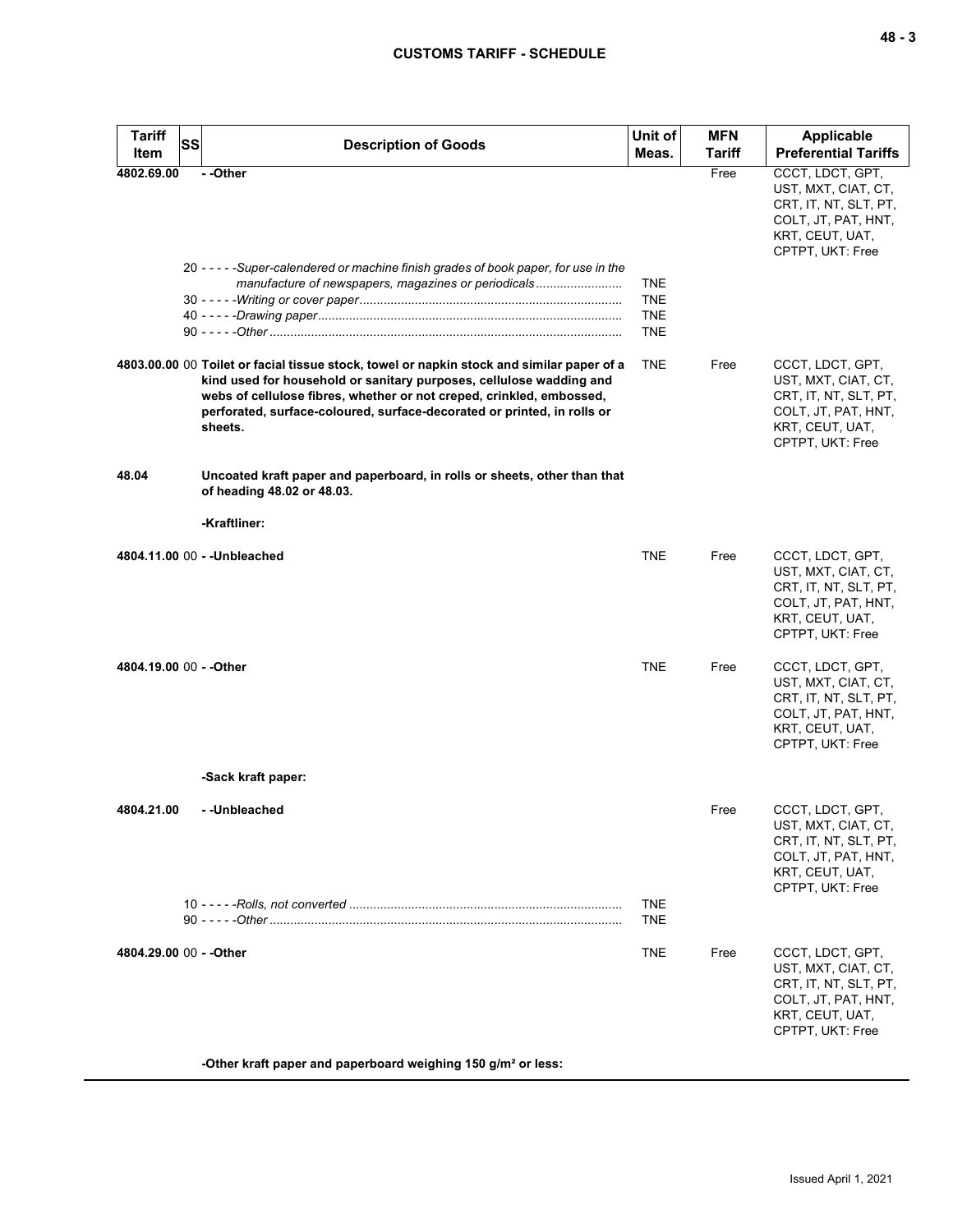| <b>Tariff</b><br>Item   | <b>SS</b> | <b>Description of Goods</b>                                                                                                                                                          | Unit of<br>Meas.                       | <b>MFN</b><br>Tariff | Applicable<br><b>Preferential Tariffs</b>                                                                                      |
|-------------------------|-----------|--------------------------------------------------------------------------------------------------------------------------------------------------------------------------------------|----------------------------------------|----------------------|--------------------------------------------------------------------------------------------------------------------------------|
| 4804.31.00              |           | --Unbleached<br>-----Wrapping paper:                                                                                                                                                 |                                        | Free                 | CCCT, LDCT, GPT,<br>UST, MXT, CIAT, CT,<br>CRT, IT, NT, SLT, PT,<br>COLT, JT, PAT, HNT,<br>KRT, CEUT, UAT,<br>CPTPT, UKT: Free |
|                         |           | $---Other:$                                                                                                                                                                          | <b>TNE</b><br><b>TNE</b><br><b>TNE</b> |                      |                                                                                                                                |
|                         |           |                                                                                                                                                                                      | <b>TNE</b>                             |                      |                                                                                                                                |
| 4804.39.00 00 - - Other |           |                                                                                                                                                                                      | <b>TNE</b>                             | Free                 | CCCT, LDCT, GPT,<br>UST, MXT, CIAT, CT,<br>CRT, IT, NT, SLT, PT,<br>COLT, JT, PAT, HNT,<br>KRT, CEUT, UAT,<br>CPTPT, UKT: Free |
|                         |           | -Other kraft paper and paperboard weighing more than 150 g/m <sup>2</sup> but less<br>than 225 $q/m^2$ :                                                                             |                                        |                      |                                                                                                                                |
| 4804.41.00              |           | --Unbleached                                                                                                                                                                         |                                        | Free                 | CCCT, LDCT, GPT,<br>UST, MXT, CIAT, CT,<br>CRT, IT, NT, SLT, PT,<br>COLT, JT, PAT, HNT,<br>KRT, CEUT, UAT,<br>CPTPT, UKT: Free |
|                         |           |                                                                                                                                                                                      | <b>TNE</b><br><b>TNE</b>               |                      |                                                                                                                                |
|                         |           | 4804.42.00 00 - -Bleached uniformly throughout the mass and of which more than 95%<br>by weight of the total fibre content consists of wood fibres obtained by<br>a chemical process | <b>TNE</b>                             | Free                 | CCCT, LDCT, GPT,<br>UST, MXT, CIAT, CT,<br>CRT, IT, NT, SLT, PT,<br>COLT, JT, PAT, HNT,<br>KRT, CEUT, UAT,<br>CPTPT, UKT: Free |
| 4804.49.00 00 - - Other |           |                                                                                                                                                                                      | <b>TNE</b>                             | Free                 | CCCT, LDCT, GPT,<br>UST, MXT, CIAT, CT,<br>CRT, IT, NT, SLT, PT,<br>COLT, JT, PAT, HNT,<br>KRT, CEUT, UAT,<br>CPTPT, UKT: Free |
|                         |           | -Other kraft paper and paperboard weighing 225 g/m <sup>2</sup> or more:                                                                                                             |                                        |                      |                                                                                                                                |
| 4804.51.00              |           | --Unbleached                                                                                                                                                                         |                                        | Free                 | CCCT, LDCT, GPT,<br>UST, MXT, CIAT, CT,<br>CRT, IT, NT, SLT, PT,<br>COLT, JT, PAT, HNT,<br>KRT, CEUT, UAT,<br>CPTPT, UKT: Free |
|                         |           | 10 - - - - - Electrical insulating pressboard, of a thickness of 1 mm or more                                                                                                        | <b>TNE</b><br><b>TNE</b>               |                      |                                                                                                                                |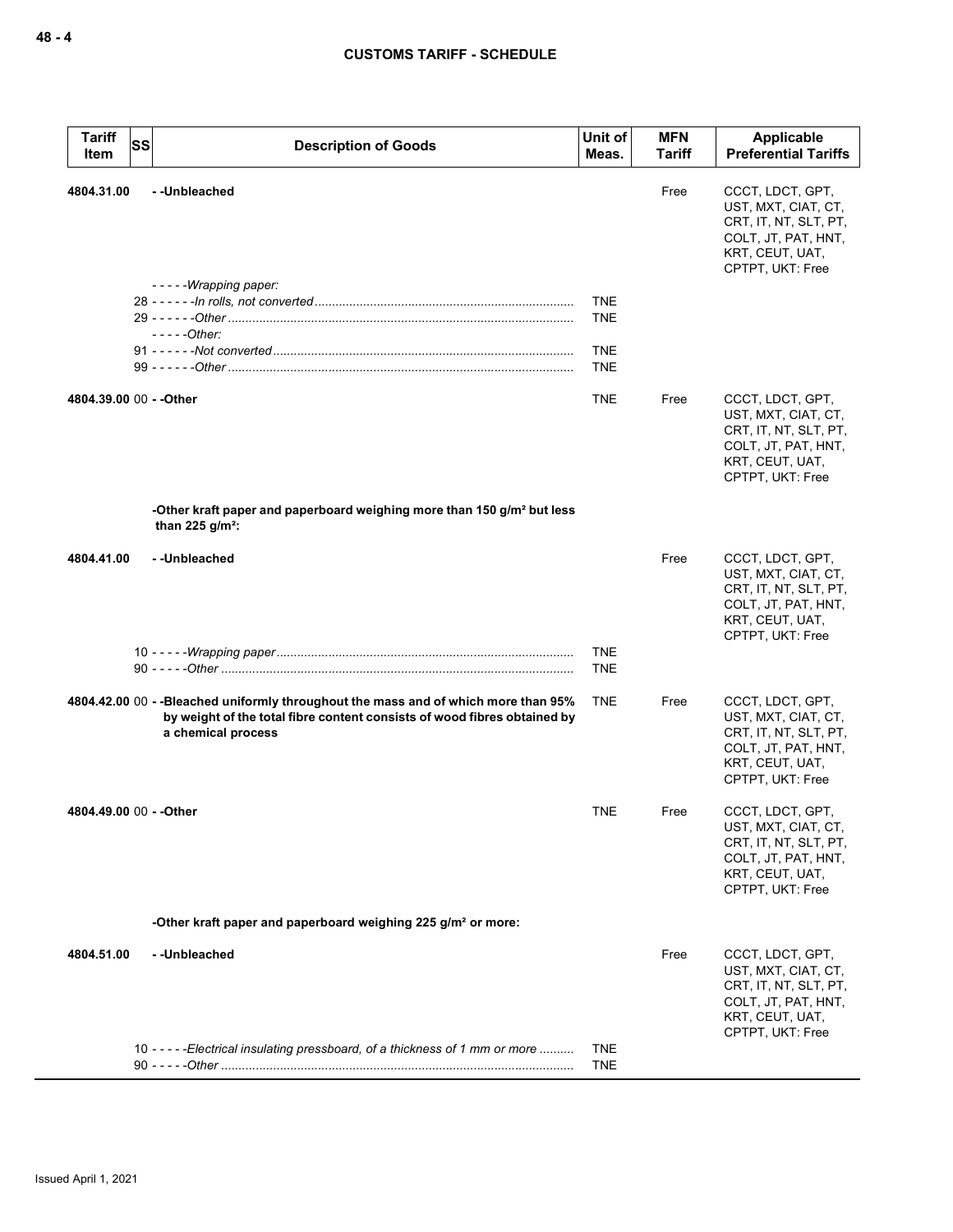| <b>Tariff</b><br>Item   | <b>SS</b> | <b>Description of Goods</b>                                                                                                                                                         | Unit of<br>Meas.         | <b>MFN</b><br><b>Tariff</b> | <b>Applicable</b><br><b>Preferential Tariffs</b>                                                                               |
|-------------------------|-----------|-------------------------------------------------------------------------------------------------------------------------------------------------------------------------------------|--------------------------|-----------------------------|--------------------------------------------------------------------------------------------------------------------------------|
|                         |           | 4804.52.00 00 --Bleached uniformly throughout the mass and of which more than 95%<br>by weight of the total fibre content consists of wood fibres obtained by<br>a chemical process | <b>TNE</b>               | Free                        | CCCT, LDCT, GPT,<br>UST, MXT, CIAT, CT,<br>CRT, IT, NT, SLT, PT,<br>COLT, JT, PAT, HNT,<br>KRT, CEUT, UAT,<br>CPTPT, UKT: Free |
| 4804.59.00 00 - - Other |           |                                                                                                                                                                                     | <b>TNE</b>               | Free                        | CCCT, LDCT, GPT,<br>UST, MXT, CIAT, CT,<br>CRT, IT, NT, SLT, PT,<br>COLT, JT, PAT, HNT,<br>KRT, CEUT, UAT,<br>CPTPT, UKT: Free |
| 48.05                   |           | Other uncoated paper and paperboard, in rolls or sheets, not further<br>worked or processed than as specified in Note 3 to this Chapter.                                            |                          |                             |                                                                                                                                |
|                         |           | -Fluting paper:                                                                                                                                                                     |                          |                             |                                                                                                                                |
|                         |           | 4805.11.00 00 - - Semi-chemical fluting paper                                                                                                                                       | <b>TNE</b>               | Free                        | CCCT, LDCT, GPT,<br>UST, MXT, CIAT, CT,<br>CRT, IT, NT, SLT, PT,<br>COLT, JT, PAT, HNT,<br>KRT, CEUT, UAT,<br>CPTPT, UKT: Free |
|                         |           | 4805.12.00 00 - - Straw fluting paper                                                                                                                                               | <b>TNE</b>               | Free                        | CCCT, LDCT, GPT,<br>UST, MXT, CIAT, CT,<br>CRT, IT, NT, SLT, PT,<br>COLT, JT, PAT, HNT,<br>KRT, CEUT, UAT,<br>CPTPT, UKT: Free |
| 4805.19.00 00 - - Other |           |                                                                                                                                                                                     | <b>TNE</b>               | Free                        | CCCT, LDCT, GPT,<br>UST, MXT, CIAT, CT,<br>CRT, IT, NT, SLT, PT,<br>COLT, JT, PAT, HNT,<br>KRT, CEUT, UAT,<br>CPTPT, UKT: Free |
|                         |           | -Testliner (recycled liner board):                                                                                                                                                  |                          |                             |                                                                                                                                |
| 4805.24.00              |           | --Weighing 150 g/m <sup>2</sup> or less                                                                                                                                             |                          | Free                        | CCCT, LDCT, GPT,<br>UST, MXT, CIAT, CT,<br>CRT, IT, NT, SLT, PT,<br>COLT, JT, PAT, HNT,<br>KRT, CEUT, UAT,<br>CPTPT, UKT: Free |
|                         |           |                                                                                                                                                                                     | <b>TNE</b><br><b>TNE</b> |                             |                                                                                                                                |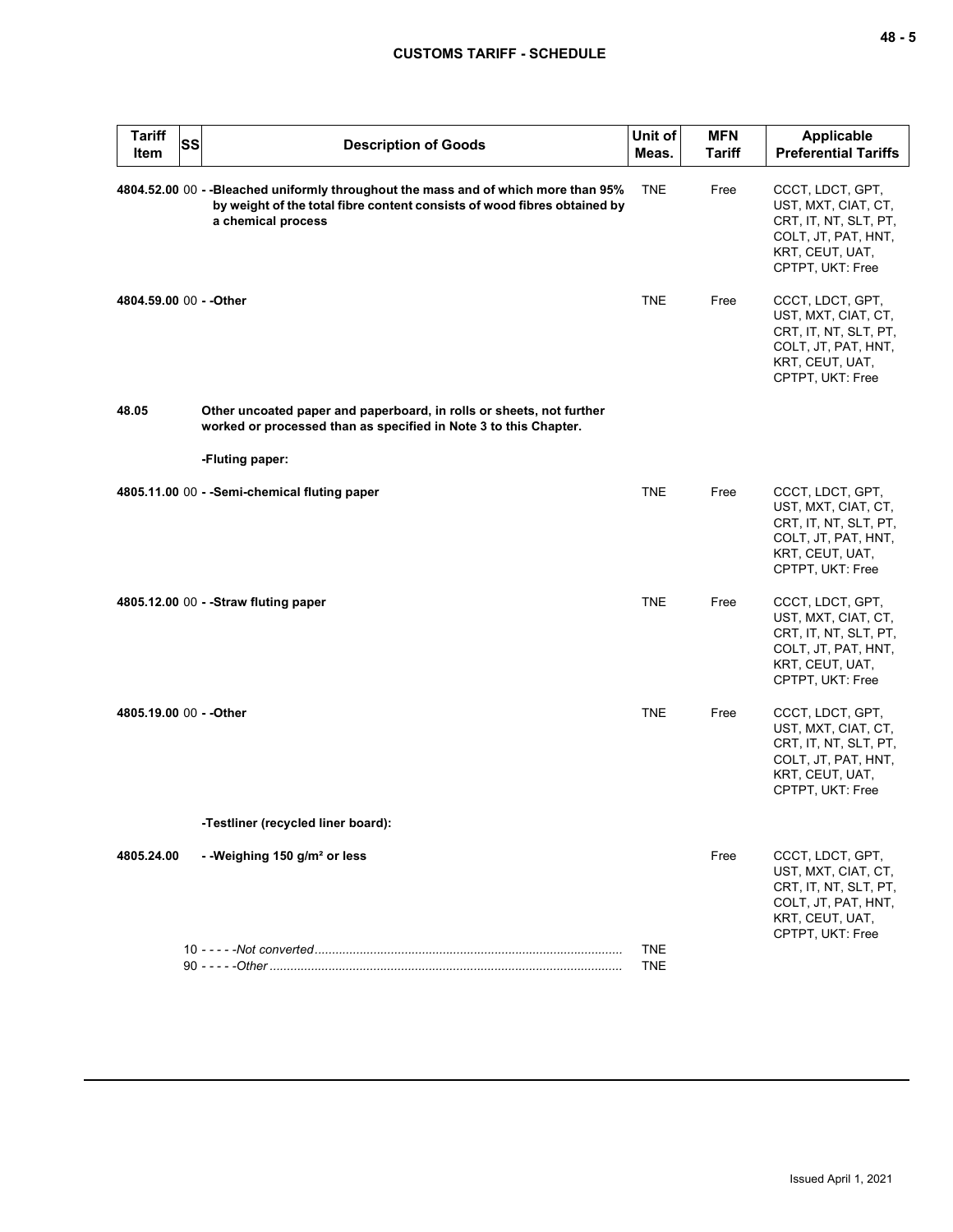| <b>Tariff</b><br><b>SS</b><br>Item | <b>Description of Goods</b>                                                                                                                     | Unit of<br>Meas.         | <b>MFN</b><br>Tariff | <b>Applicable</b><br><b>Preferential Tariffs</b>                                                                               |
|------------------------------------|-------------------------------------------------------------------------------------------------------------------------------------------------|--------------------------|----------------------|--------------------------------------------------------------------------------------------------------------------------------|
| 4805.25.00                         | - - Weighing more than 150 g/m <sup>2</sup>                                                                                                     | <b>TNE</b>               | Free                 | CCCT, LDCT, GPT,<br>UST, MXT, CIAT, CT,<br>CRT, IT, NT, SLT, PT,<br>COLT, JT, PAT, HNT,<br>KRT, CEUT, UAT,<br>CPTPT, UKT: Free |
|                                    |                                                                                                                                                 | TNE                      |                      |                                                                                                                                |
|                                    | 4805.30.00 00 -Sulphite wrapping paper                                                                                                          | <b>TNE</b>               | Free                 | CCCT, LDCT, GPT,<br>UST, MXT, CIAT, CT,<br>CRT, IT, NT, SLT, PT,<br>COLT, JT, PAT, HNT,<br>KRT, CEUT, UAT,<br>CPTPT, UKT: Free |
|                                    | 4805.40.00 00 - Filter paper and paperboard                                                                                                     | TNE                      | Free                 | CCCT, LDCT, GPT,<br>UST, MXT, CIAT, CT,<br>CRT, IT, NT, SLT, PT,<br>COLT, JT, PAT, HNT,<br>KRT, CEUT, UAT,<br>CPTPT, UKT: Free |
|                                    | 4805.50.00 00 - Felt paper and paperboard                                                                                                       | <b>TNE</b>               | Free                 | CCCT, LDCT, GPT,<br>UST, MXT, CIAT, CT,<br>CRT, IT, NT, SLT, PT,<br>COLT, JT, PAT, HNT,<br>KRT, CEUT, UAT,<br>CPTPT, UKT: Free |
|                                    | -Other:                                                                                                                                         |                          |                      |                                                                                                                                |
| 4805.91.00                         | - -Weighing 150 $g/m2$ or less                                                                                                                  |                          | Free                 | CCCT, LDCT, GPT,<br>UST, MXT, CIAT, CT,<br>CRT, IT, NT, SLT, PT,<br>COLT, JT, PAT, HNT,<br>KRT, CEUT, UAT,<br>CPTPT, UKT: Free |
|                                    |                                                                                                                                                 | <b>TNE</b><br><b>TNE</b> |                      |                                                                                                                                |
|                                    | 4805.92.00 00 - - Weighing more than 150 g/m <sup>2</sup> but less than 225 g/m <sup>2</sup>                                                    | <b>TNE</b>               | Free                 | CCCT, LDCT, GPT,<br>UST, MXT, CIAT, CT,<br>CRT, IT, NT, SLT, PT,<br>COLT, JT, PAT, HNT,<br>KRT, CEUT, UAT,<br>CPTPT, UKT: Free |
|                                    | 4805.93.00 00 - - Weighing 225 g/m <sup>2</sup> or more                                                                                         | <b>TNE</b>               | Free                 | CCCT, LDCT, GPT,<br>UST, MXT, CIAT, CT,<br>CRT, IT, NT, SLT, PT,<br>COLT, JT, PAT, HNT,<br>KRT, CEUT, UAT,<br>CPTPT, UKT: Free |
| 48.06                              | Vegetable parchment, greaseproof papers, tracing papers and glassine<br>and other glazed transparent or translucent papers, in rolls or sheets. |                          |                      |                                                                                                                                |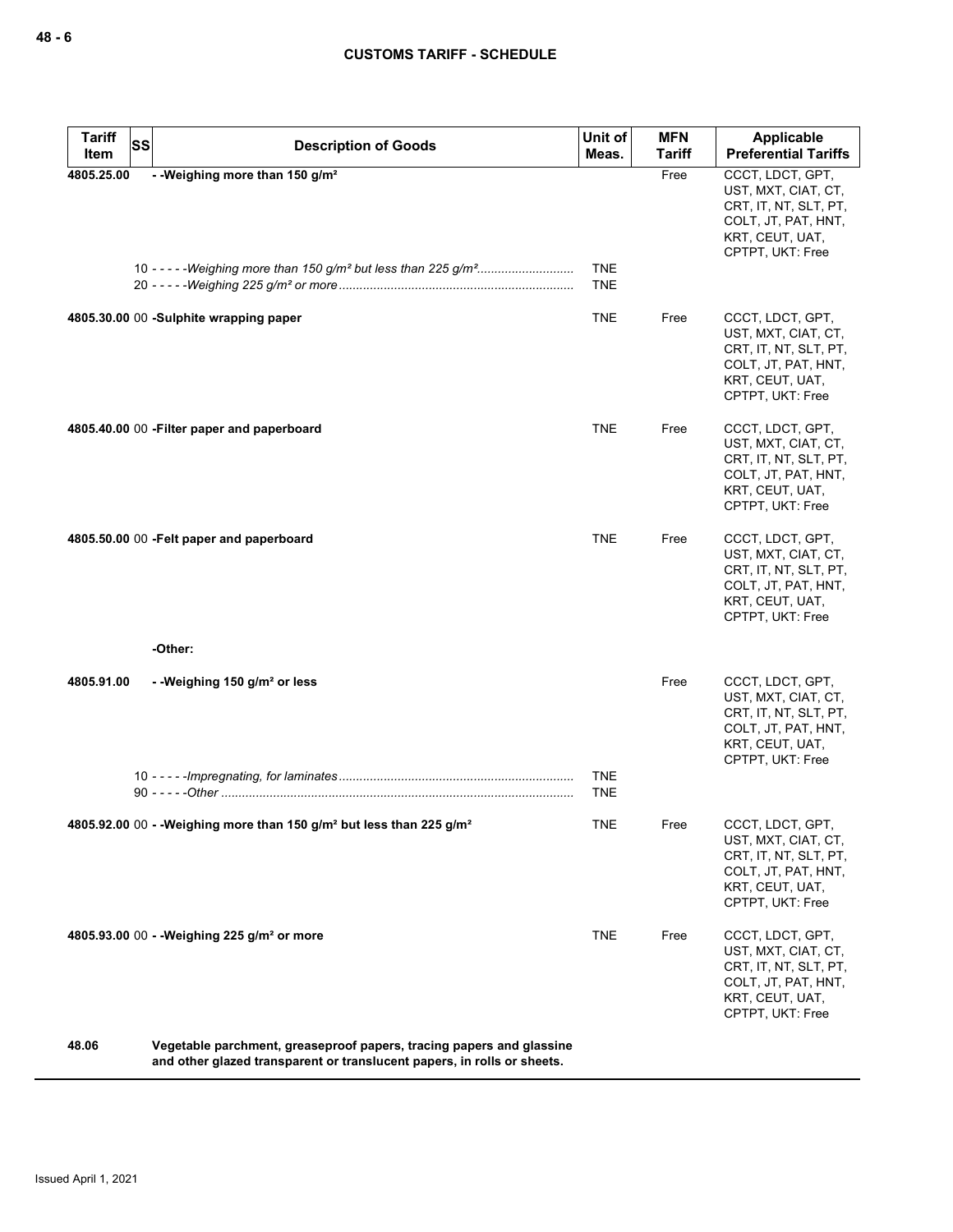| ۰.<br>., |  |  |
|----------|--|--|
|----------|--|--|

| <b>Tariff</b><br>Item | <b>SS</b> | <b>Description of Goods</b>                                                                                                                                                                                                      | Unit of<br>Meas. | <b>MFN</b><br><b>Tariff</b> | Applicable<br><b>Preferential Tariffs</b>                                                                                      |
|-----------------------|-----------|----------------------------------------------------------------------------------------------------------------------------------------------------------------------------------------------------------------------------------|------------------|-----------------------------|--------------------------------------------------------------------------------------------------------------------------------|
|                       |           | 4806.10.00 00 - Vegetable parchment                                                                                                                                                                                              | <b>TNE</b>       | Free                        | CCCT, LDCT, GPT,<br>UST, MXT, CIAT, CT,<br>CRT, IT, NT, SLT, PT,<br>COLT, JT, PAT, HNT,<br>KRT, CEUT, UAT,<br>CPTPT, UKT: Free |
|                       |           | 4806.20.00 00 - Greaseproof papers                                                                                                                                                                                               | <b>TNE</b>       | Free                        | CCCT, LDCT, GPT,<br>UST, MXT, CIAT, CT,<br>CRT, IT, NT, SLT, PT,<br>COLT, JT, PAT, HNT,<br>KRT, CEUT, UAT,<br>CPTPT, UKT: Free |
|                       |           | 4806.30.00 00 - Tracing papers                                                                                                                                                                                                   | <b>TNE</b>       | Free                        | CCCT, LDCT, GPT,<br>UST, MXT, CIAT, CT,<br>CRT, IT, NT, SLT, PT,<br>COLT, JT, PAT, HNT,<br>KRT, CEUT, UAT,<br>CPTPT, UKT: Free |
|                       |           | 4806.40.00 00 -Glassine and other glazed transparent or translucent papers                                                                                                                                                       | <b>TNE</b>       | Free                        | CCCT, LDCT, GPT,<br>UST, MXT, CIAT, CT,<br>CRT, IT, NT, SLT, PT,<br>COLT, JT, PAT, HNT,<br>KRT, CEUT, UAT,<br>CPTPT, UKT: Free |
|                       |           | 4807.00.00 00 Composite paper and paperboard (made by sticking flat layers of paper<br>or paperboard together with an adhesive), not surface-coated or<br>impregnated, whether or not internally reinforced, in rolls or sheets. | <b>TNE</b>       | Free                        | CCCT, LDCT, GPT,<br>UST, MXT, CIAT, CT,<br>CRT, IT, NT, SLT, PT,<br>COLT, JT, PAT, HNT,<br>KRT, CEUT, UAT,<br>CPTPT, UKT: Free |
| 48.08                 |           | Paper and paperboard, corrugated (with or without glued flat surface<br>sheets), creped, crinkled, embossed or perforated, in rolls or sheets,<br>other than paper of the kind described in heading 48.03.                       |                  |                             |                                                                                                                                |
|                       |           | 4808.10.00 00 -Corrugated paper and paperboard, whether or not perforated                                                                                                                                                        | <b>TNE</b>       | Free                        | CCCT, LDCT, GPT,<br>UST, MXT, CIAT, CT,<br>CRT, IT, NT, SLT, PT,<br>COLT, JT, PAT, HNT,<br>KRT, CEUT, UAT,<br>CPTPT, UKT: Free |
|                       |           | 4808.40.00 00 -Kraft paper, creped or crinkled, whether or not embossed or perforated                                                                                                                                            | <b>TNE</b>       | Free                        | CCCT, LDCT, GPT,<br>UST, MXT, CIAT, CT,<br>CRT, IT, NT, SLT, PT,<br>COLT, JT, PAT, HNT,<br>KRT, CEUT, UAT,<br>CPTPT, UKT: Free |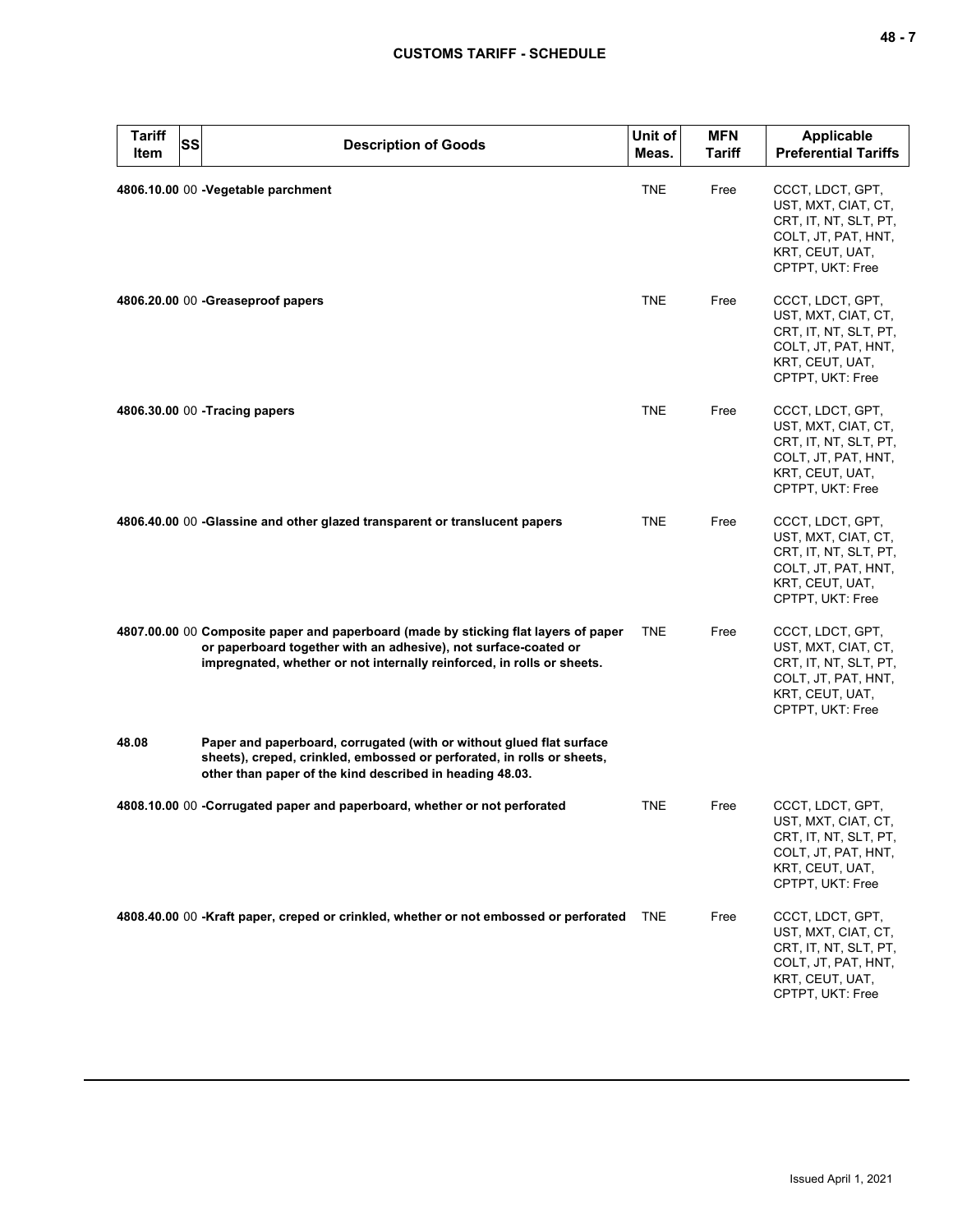| <b>Tariff</b><br>SS<br>Item | <b>Description of Goods</b>                                                                                                                                                                                                                                                                            | Unit of<br>Meas.         | <b>MFN</b><br><b>Tariff</b> | <b>Applicable</b><br><b>Preferential Tariffs</b>                                                                               |
|-----------------------------|--------------------------------------------------------------------------------------------------------------------------------------------------------------------------------------------------------------------------------------------------------------------------------------------------------|--------------------------|-----------------------------|--------------------------------------------------------------------------------------------------------------------------------|
| 4808.90.00 00 -Other        |                                                                                                                                                                                                                                                                                                        | <b>TNE</b>               | Free                        | CCCT, LDCT, GPT,<br>UST, MXT, CIAT, CT,<br>CRT, IT, NT, SLT, PT,<br>COLT, JT, PAT, HNT,<br>KRT, CEUT, UAT,<br>CPTPT, UKT: Free |
| 48.09                       | Carbon paper, self-copy paper and other copying or transfer papers<br>(including coated or impregnated paper for duplicator stencils or offset<br>plates), whether or not printed, in rolls or sheets.                                                                                                 |                          |                             |                                                                                                                                |
|                             | 4809.20.00 00 -Self-copy paper                                                                                                                                                                                                                                                                         | <b>TNE</b>               | Free                        | CCCT, LDCT, GPT,<br>UST, MXT, CIAT, CT,<br>CRT, IT, NT, SLT, PT,<br>COLT, JT, PAT, HNT,<br>KRT, CEUT, UAT,<br>CPTPT, UKT: Free |
| 4809.90.00 00 -Other        |                                                                                                                                                                                                                                                                                                        | <b>TNE</b>               | Free                        | CCCT, LDCT, GPT,<br>UST, MXT, CIAT, CT,<br>CRT, IT, NT, SLT, PT,<br>COLT, JT, PAT, HNT,<br>KRT, CEUT, UAT,<br>CPTPT, UKT: Free |
| 48.10                       | Paper and paperboard, coated on one or both sides with kaolin (China<br>clay) or other inorganic substances, with or without a binder, and with<br>no other coating, whether or not surface-coloured, surface-decorated or<br>printed, in rolls or rectangular (including square) sheets, of any size. |                          |                             |                                                                                                                                |
|                             | -Paper and paperboard of a kind used for writing, printing or other<br>graphic purposes, not containing fibres obtained by a mechancial or<br>chemi-mechanical process or of which not more than 10% by weight of<br>the total fibre content consists of such fibres:                                  |                          |                             |                                                                                                                                |
| 4810.13.00                  | - -in rolls                                                                                                                                                                                                                                                                                            |                          | Free                        | CCCT, LDCT, GPT,<br>UST, MXT, CIAT, CT,<br>CRT, IT, NT, SLT, PT,<br>COLT, JT, PAT, HNT,<br>KRT, CEUT, UAT,<br>CPTPT, UKT: Free |
|                             | ----Weighing 150 g/m <sup>2</sup> or less:                                                                                                                                                                                                                                                             | TNE<br>TNE<br><b>TNE</b> |                             |                                                                                                                                |
|                             | 4810.14.00 00 - - In sheets with one side not exceeding 435 mm and the other side not<br>exceeding 297 mm in the unfolded state                                                                                                                                                                        | TNE                      | Free                        | CCCT, LDCT, GPT,<br>UST, MXT, CIAT, CT,<br>CRT, IT, NT, SLT, PT,<br>COLT, JT, PAT, HNT,<br>KRT, CEUT, UAT,<br>CPTPT, UKT: Free |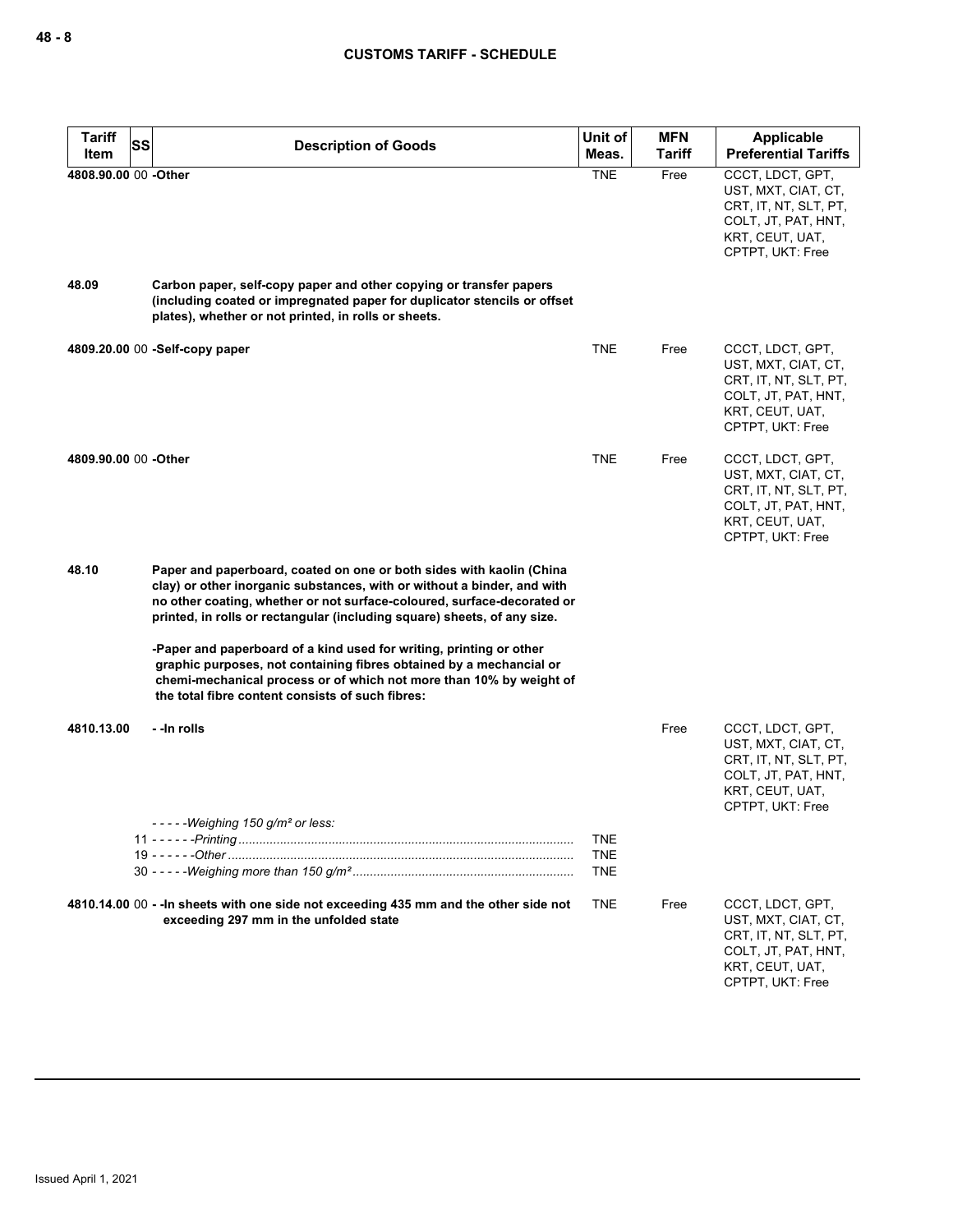| <b>Tariff</b>           | <b>SS</b><br><b>Description of Goods</b>                                                                                                                                                                                             | Unit of                  | <b>MFN</b> | <b>Applicable</b><br><b>Preferential Tariffs</b>                                                                               |
|-------------------------|--------------------------------------------------------------------------------------------------------------------------------------------------------------------------------------------------------------------------------------|--------------------------|------------|--------------------------------------------------------------------------------------------------------------------------------|
| Item                    |                                                                                                                                                                                                                                      | Meas.                    | Tariff     |                                                                                                                                |
| 4810.19.00              | - -Other<br>$---Weighing 150 g/m2 or less:$                                                                                                                                                                                          |                          | Free       | CCCT, LDCT, GPT,<br>UST, MXT, CIAT, CT,<br>CRT, IT, NT, SLT, PT,<br>COLT, JT, PAT, HNT,<br>KRT, CEUT, UAT,<br>CPTPT, UKT: Free |
|                         |                                                                                                                                                                                                                                      | <b>TNE</b>               |            |                                                                                                                                |
|                         |                                                                                                                                                                                                                                      | <b>TNE</b>               |            |                                                                                                                                |
|                         |                                                                                                                                                                                                                                      | <b>TNE</b>               |            |                                                                                                                                |
|                         | -Paper and paperboard of a kind used for writing, printing or other<br>graphic purposes, of which more than 10% by weight of the total fibre<br>content consists of fibres obtained by a mechanical or chemi-<br>mechanical process: |                          |            |                                                                                                                                |
| 4810.22.00              | --Light-weight coated paper                                                                                                                                                                                                          |                          | Free       | CCCT, LDCT, GPT,<br>UST, MXT, CIAT, CT,<br>CRT, IT, NT, SLT, PT,<br>COLT, JT, PAT, HNT,<br>KRT, CEUT, UAT,<br>CPTPT, UKT: Free |
|                         |                                                                                                                                                                                                                                      | <b>TNE</b><br><b>TNE</b> |            |                                                                                                                                |
| 4810.29.00 00 - - Other |                                                                                                                                                                                                                                      | <b>TNE</b>               | Free       | CCCT, LDCT, GPT,<br>UST, MXT, CIAT, CT,<br>CRT, IT, NT, SLT, PT,<br>COLT, JT, PAT, HNT,<br>KRT, CEUT, UAT,<br>CPTPT, UKT: Free |
|                         | -Kraft paper and paperboard, other than that of a kind used for writing,<br>printing or other graphic purposes:                                                                                                                      |                          |            |                                                                                                                                |
|                         | 4810.31.00 00 --Bleached uniformly throughout the mass and of which more than 95%<br>by weight of the total fibre content consists of wood fibres obtained by<br>a chemical process, and weighing 150 g/m <sup>2</sup> or less       | <b>TNE</b>               | Free       | CCCT, LDCT, GPT,<br>UST, MXT, CIAT, CT,<br>CRT, IT, NT, SLT, PT,<br>COLT, JT, PAT, HNT,<br>KRT, CEUT, UAT,<br>CPTPT, UKT: Free |
| 4810.32.00              | --Bleached uniformly throughout the mass and of which more than 95%<br>by weight of the total fibre content consists of wood fibres obtained by<br>a chemical process, and weighing more than 150 g/m <sup>2</sup>                   |                          | Free       | CCCT, LDCT, GPT,<br>UST, MXT, CIAT, CT,<br>CRT, IT, NT, SLT, PT,<br>COLT, JT, PAT, HNT,<br>KRT, CEUT, UAT,<br>CPTPT, UKT: Free |
|                         |                                                                                                                                                                                                                                      | <b>TNE</b>               |            |                                                                                                                                |
|                         | 20 - - - - - Base stock for trays, plates, cups, other dishes and the like                                                                                                                                                           | <b>TNE</b>               |            |                                                                                                                                |
|                         |                                                                                                                                                                                                                                      | <b>TNE</b>               |            |                                                                                                                                |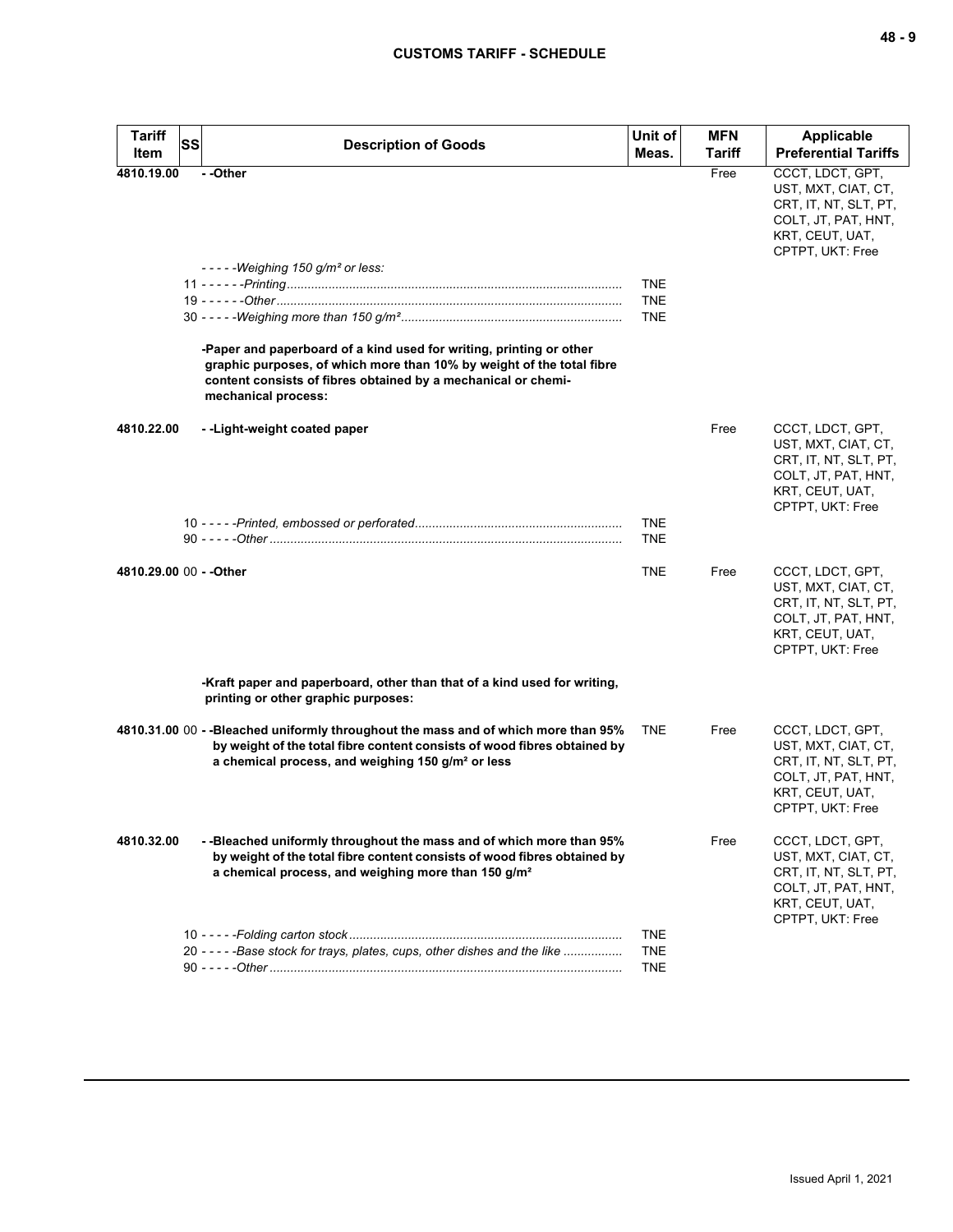| <b>Tariff</b>           | <b>SS</b> | <b>Description of Goods</b>                                                                                                                                                                                                                                                                           | Unit of                                | <b>MFN</b> | <b>Applicable</b>                                                                                                              |
|-------------------------|-----------|-------------------------------------------------------------------------------------------------------------------------------------------------------------------------------------------------------------------------------------------------------------------------------------------------------|----------------------------------------|------------|--------------------------------------------------------------------------------------------------------------------------------|
| Item                    |           |                                                                                                                                                                                                                                                                                                       | Meas.                                  | Tariff     | <b>Preferential Tariffs</b>                                                                                                    |
| 4810.39.00              |           | - -Other<br>30 ----- In strips or rolls of a width exceeding 15 cm or in rectangular (including<br>square) sheets with one side exceeding 36 cm and the other side<br>-Other paper and paperboard:                                                                                                    | <b>TNE</b><br><b>TNE</b>               | Free       | CCCT, LDCT, GPT,<br>UST, MXT, CIAT, CT,<br>CRT, IT, NT, SLT, PT,<br>COLT, JT, PAT, HNT,<br>KRT, CEUT, UAT,<br>CPTPT, UKT: Free |
| 4810.92.00              |           | - -Multi-ply                                                                                                                                                                                                                                                                                          |                                        | Free       | CCCT, LDCT, GPT,<br>UST, MXT, CIAT, CT,<br>CRT, IT, NT, SLT, PT,<br>COLT, JT, PAT, HNT,<br>KRT, CEUT, UAT,<br>CPTPT, UKT: Free |
|                         |           | 10 - - - - - Electrocardiographic or electroencephalographic charts, printed, for<br>self-recording apparatus; In strips or rolls of a width exceeding 15 cm or<br>in rectangular (including square) sheets with one side exceeding 36 cm<br>and the other side exceeding 15 cm in the unfolded state | <b>TNE</b><br><b>TNE</b><br><b>TNE</b> |            |                                                                                                                                |
| 4810.99.00 00 - - Other |           |                                                                                                                                                                                                                                                                                                       | <b>TNE</b>                             | Free       | CCCT, LDCT, GPT,<br>UST, MXT, CIAT, CT,<br>CRT, IT, NT, SLT, PT,<br>COLT, JT, PAT, HNT,<br>KRT, CEUT, UAT,<br>CPTPT, UKT: Free |
| 48.11                   |           | Paper, paperboard, cellulose wadding and webs of cellulose fibres,<br>coated, impregnated, covered, surface-coloured, surface-decorated or<br>printed, in rolls or rectangular (including square) sheets, of any size,<br>other than goods of the kind described in heading 48.03, 48.09 or 48.10.    |                                        |            |                                                                                                                                |
|                         |           | 4811.10.00 00 -Tarred, bituminized or asphalted paper and paperboard                                                                                                                                                                                                                                  | TNE                                    | Free       | CCCT, LDCT, GPT,<br>UST, MXT, CIAT, CT,<br>CRT, IT, NT, SLT, PT,<br>COLT, JT, PAT, HNT,<br>KRT, CEUT, UAT,<br>CPTPT, UKT: Free |
|                         |           | -Gummed or adhesive paper and paperboard:                                                                                                                                                                                                                                                             |                                        |            |                                                                                                                                |
| 4811.41.00              |           | --Self-adhesive                                                                                                                                                                                                                                                                                       |                                        | Free       | CCCT, LDCT, GPT,<br>UST, MXT, CIAT, CT,<br>CRT, IT, NT, SLT, PT,<br>COLT, JT, PAT, HNT,<br>KRT, CEUT, UAT,<br>CPTPT, UKT: Free |
|                         |           |                                                                                                                                                                                                                                                                                                       | <b>TNE</b><br><b>TNE</b>               |            |                                                                                                                                |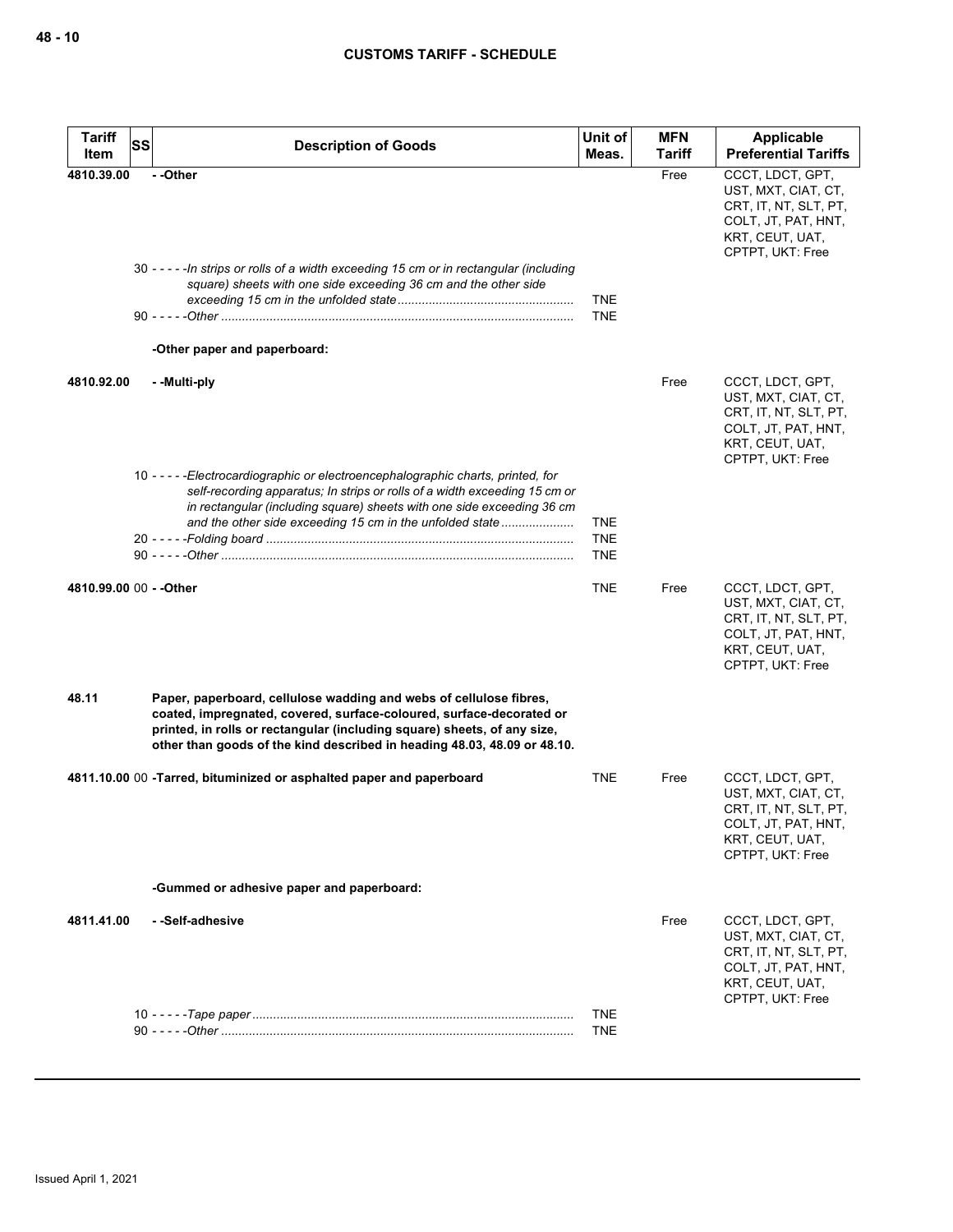| Tariff<br>Item          | <b>SS</b> | <b>Description of Goods</b>                                                                                                                                                                                                             | Unit of<br>Meas.         | <b>MFN</b><br><b>Tariff</b> | <b>Applicable</b><br><b>Preferential Tariffs</b>                                                                               |
|-------------------------|-----------|-----------------------------------------------------------------------------------------------------------------------------------------------------------------------------------------------------------------------------------------|--------------------------|-----------------------------|--------------------------------------------------------------------------------------------------------------------------------|
| 4811.49.00 00 - - Other |           |                                                                                                                                                                                                                                         | <b>TNE</b>               | Free                        | CCCT, LDCT, GPT,<br>UST, MXT, CIAT, CT,<br>CRT, IT, NT, SLT, PT,<br>COLT, JT, PAT, HNT,<br>KRT, CEUT, UAT,<br>CPTPT, UKT: Free |
|                         |           | -Paper and paperboard coated, impregnated or covered with plastics<br>(excluding adhesives):                                                                                                                                            |                          |                             |                                                                                                                                |
| 4811.51.00              |           | --Bleached, weighing more than 150 g/m <sup>2</sup>                                                                                                                                                                                     |                          | Free                        | CCCT, LDCT, GPT,<br>UST, MXT, CIAT, CT,<br>CRT, IT, NT, SLT, PT,<br>COLT, JT, PAT, HNT,<br>KRT, CEUT, UAT,<br>CPTPT, UKT: Free |
|                         |           | -----Solid bleached boxboard, not converted, in strips or rolls of a width<br>exceeding 15 cm or in rectangular (including square) sheets with one<br>side exceeding 36 cm and the other side exceeding 15 cm in the<br>unfolded state: |                          |                             |                                                                                                                                |
|                         |           | 11 - - - - - - Base stock, for milk cartons and other beverage containers, of a                                                                                                                                                         | <b>TNE</b>               |                             |                                                                                                                                |
|                         |           | 12 - - - - - - Folding carton stock, of a thickness of 0.3 mm or more<br>13 - - - - - - Base stock, for trays, plates, cups and other dishes and the like, of a                                                                         | <b>TNE</b><br><b>TNE</b> |                             |                                                                                                                                |
|                         |           |                                                                                                                                                                                                                                         | <b>TNE</b><br><b>TNE</b> |                             |                                                                                                                                |
|                         |           | 80 - - - - - In strips or rolls of a width exceeding 15 cm or in rectangular (including<br>square) sheets with one side exceeding 36 cm and the other side                                                                              | <b>TNE</b>               |                             |                                                                                                                                |
|                         |           |                                                                                                                                                                                                                                         | <b>TNE</b>               |                             |                                                                                                                                |
| 4811.59.00              |           | - -Other                                                                                                                                                                                                                                |                          | Free                        | CCCT, LDCT, GPT,<br>UST, MXT, CIAT, CT,<br>CRT, IT, NT, SLT, PT,<br>COLT, JT, PAT, HNT,<br>KRT, CEUT, UAT,<br>CPTPT, UKT: Free |
|                         |           | ----- In strips or rolls of a width exceeding 15 cm or in rectangular (including<br>square) sheets with one side exceeding 36 cm and the other side<br>exceeding 15 cm in the unfolded state:                                           |                          |                             |                                                                                                                                |
|                         |           |                                                                                                                                                                                                                                         | TNE<br><b>TNE</b>        |                             |                                                                                                                                |
|                         |           |                                                                                                                                                                                                                                         | <b>TNE</b>               |                             |                                                                                                                                |
| 4811.60.00              |           | -Paper and paperboard, coated, impregnated or covered with wax,<br>paraffin wax, stearin, oil or glycerol                                                                                                                               |                          | Free                        | CCCT, LDCT, GPT,<br>UST, MXT, CIAT, CT,<br>CRT, IT, NT, SLT, PT,<br>COLT, JT, PAT, HNT,<br>KRT, CEUT, UAT,<br>CPTPT, UKT: Free |
|                         |           | 10 - - - - - In strips or rolls of a width exceeding 15 cm or in rectangular (including<br>square) sheets with one side exceeding 36 cm and the other side                                                                              | <b>TNE</b>               |                             |                                                                                                                                |
|                         |           |                                                                                                                                                                                                                                         | <b>TNE</b>               |                             |                                                                                                                                |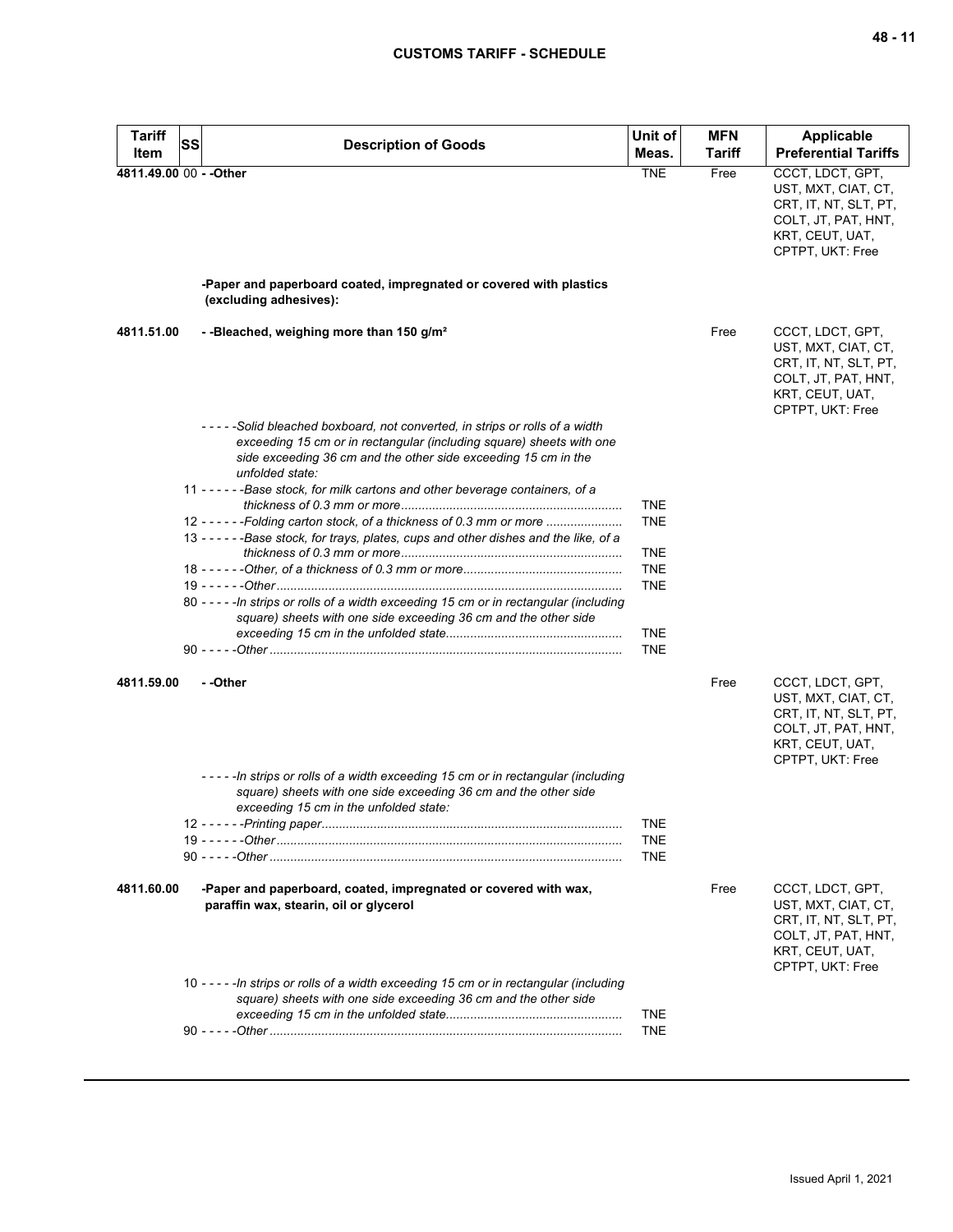| <b>Tariff</b><br>Item | SS | <b>Description of Goods</b>                                                                                                                                                                                      | Unit of<br>Meas.                                     | <b>MFN</b><br>Tariff | Applicable<br><b>Preferential Tariffs</b>                                                                                      |
|-----------------------|----|------------------------------------------------------------------------------------------------------------------------------------------------------------------------------------------------------------------|------------------------------------------------------|----------------------|--------------------------------------------------------------------------------------------------------------------------------|
| 4811.90.00            |    | -Other paper, paperboard, cellulose wadding and webs of cellulose<br>fibres                                                                                                                                      |                                                      | Free                 | CCCT. LDCT. GPT.<br>UST, MXT, CIAT, CT,<br>CRT, IT, NT, SLT, PT,<br>COLT, JT, PAT, HNT,<br>KRT, CEUT, UAT,<br>CPTPT, UKT: Free |
|                       |    | ----In strips or rolls of a width exceeding 15 cm or in rectangular (including<br>square) sheets with one side exceeding 36 cm and the other side<br>exceeding 15 cm in the unfolded state:                      | <b>TNE</b><br><b>TNE</b><br><b>TNE</b><br><b>TNE</b> |                      |                                                                                                                                |
|                       |    | 4812.00.00 00 Filter blocks, slabs and plates, of paper pulp.                                                                                                                                                    | <b>TNE</b>                                           | Free                 | CCCT, LDCT, GPT,<br>UST, MXT, CIAT, CT,<br>CRT, IT, NT, SLT, PT,<br>COLT, JT, PAT, HNT,<br>KRT, CEUT, UAT,<br>CPTPT, UKT: Free |
| 48.13                 |    | Cigarette paper, whether or not cut to size or in the form of booklets or<br>tubes.                                                                                                                              |                                                      |                      |                                                                                                                                |
|                       |    | 4813.10.00 00 - In the form of booklets or tubes                                                                                                                                                                 | <b>KGM</b>                                           | Free                 | CCCT, LDCT, GPT,<br>UST, MXT, CIAT, CT,<br>CRT, IT, NT, SLT, PT,<br>COLT, JT, PAT, HNT,<br>KRT, CEUT, UAT,<br>CPTPT, UKT: Free |
|                       |    | 4813.20.00 00 - In rolls of a width not exceeding 5 cm                                                                                                                                                           | KGM                                                  | Free                 | CCCT, LDCT, GPT,<br>UST, MXT, CIAT, CT,<br>CRT, IT, NT, SLT, PT,<br>COLT, JT, PAT, HNT,<br>KRT, CEUT, UAT,<br>CPTPT, UKT: Free |
| 4813.90.00 00 - Other |    |                                                                                                                                                                                                                  | KGM                                                  | Free                 | CCCT, LDCT, GPT,<br>UST, MXT, CIAT, CT,<br>CRT, IT, NT, SLT, PT,<br>COLI, JI, PAI, HNI,<br>KRT, CEUT, UAT,<br>CPTPT, UKT: Free |
| 48.14                 |    | Wallpaper and similar wall coverings; window transparencies of paper.                                                                                                                                            |                                                      |                      |                                                                                                                                |
|                       |    | 4814.20.00 00 -Wallpaper and similar wall coverings, consisting of paper coated or<br>covered, on the face side, with a grained, embossed, coloured, design-<br>printed or otherwise decorated layer of plastics | KGM                                                  | Free                 | CCCT, LDCT, GPT,<br>UST, MXT, CIAT, CT,<br>CRT, IT, NT, SLT, PT,<br>COLT, JT, PAT, HNT,<br>KRT, CEUT, UAT,<br>CPTPT, UKT: Free |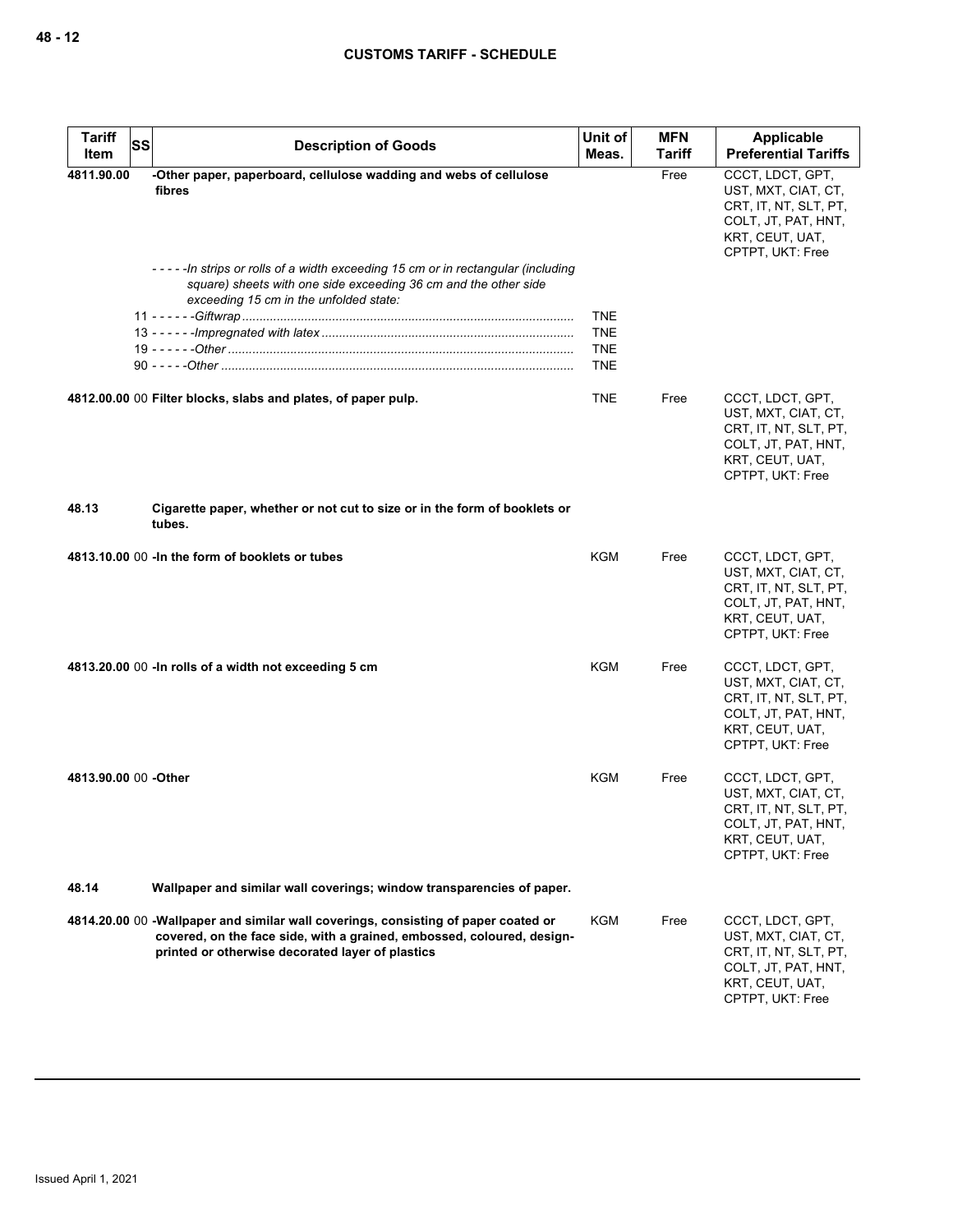| <b>Tariff</b><br><b>SS</b><br>Item | <b>Description of Goods</b>                                                                                                                                                                                                | Unit of<br>Meas. | <b>MFN</b><br><b>Tariff</b> | <b>Applicable</b><br><b>Preferential Tariffs</b>                                                                               |
|------------------------------------|----------------------------------------------------------------------------------------------------------------------------------------------------------------------------------------------------------------------------|------------------|-----------------------------|--------------------------------------------------------------------------------------------------------------------------------|
| 4814.90.00 00 - Other              |                                                                                                                                                                                                                            | <b>KGM</b>       | Free                        | CCCT, LDCT, GPT,<br>UST, MXT, CIAT, CT,<br>CRT, IT, NT, SLT, PT,<br>COLT, JT, PAT, HNT,<br>KRT, CEUT, UAT,<br>CPTPT, UKT: Free |
| 48.16                              | Carbon paper, self-copy paper and other copying or transfer papers<br>(other than those of heading 48.09), duplicator stencils and offset plates,<br>of paper, whether or not put up in boxes.                             |                  |                             |                                                                                                                                |
|                                    | 4816.20.00 00 -Self-copy paper                                                                                                                                                                                             | KGM              | Free                        | CCCT, LDCT, GPT,<br>UST, MXT, CIAT, CT,<br>CRT, IT, NT, SLT, PT,<br>COLT, JT, PAT, HNT,<br>KRT, CEUT, UAT,<br>CPTPT, UKT: Free |
| 4816.90.00 00 -Other               |                                                                                                                                                                                                                            | KGM              | Free                        | CCCT, LDCT, GPT,<br>UST, MXT, CIAT, CT,<br>CRT, IT, NT, SLT, PT,<br>COLT, JT, PAT, HNT,<br>KRT, CEUT, UAT,<br>CPTPT, UKT: Free |
| 48.17                              | Envelopes, letter cards, plain postcards and correspondence cards, of<br>paper or paperboard; boxes, pouches, wallets and writing<br>compendiums, of paper or paperboard, containing an assortment of<br>paper stationery. |                  |                             |                                                                                                                                |
| 4817.10.00 00 - Envelopes          |                                                                                                                                                                                                                            | <b>MIL</b>       | Free                        | CCCT, LDCT, GPT,<br>UST, MXT, CIAT, CT,<br>CRT, IT, NT, SLT, PT,<br>COLT, JT, PAT, HNT,<br>KRT, CEUT, UAT,<br>CPTPT, UKT: Free |
|                                    | 4817.20.00 00 - Letter cards, plain postcards and correspondence cards                                                                                                                                                     | KGM              | Free                        | CCCT, LDCT, GPT,<br>UST, MXT, CIAT, CT,<br>CRT, IT, NT, SLT, PT,<br>COLT, JT, PAT, HNT,<br>KRT, CEUT, UAT,<br>CPTPT, UKT: Free |
|                                    | 4817.30.00 00 -Boxes, pouches, wallets and writing compendiums, of paper or<br>paperboard, containing an assortment of paper stationery                                                                                    | KGM              | Free                        | CCCT, LDCT, GPT,<br>UST, MXT, CIAT, CT,<br>CRT, IT, NT, SLT, PT,<br>COLT, JT, PAT, HNT,<br>KRT, CEUT, UAT,<br>CPTPT, UKT: Free |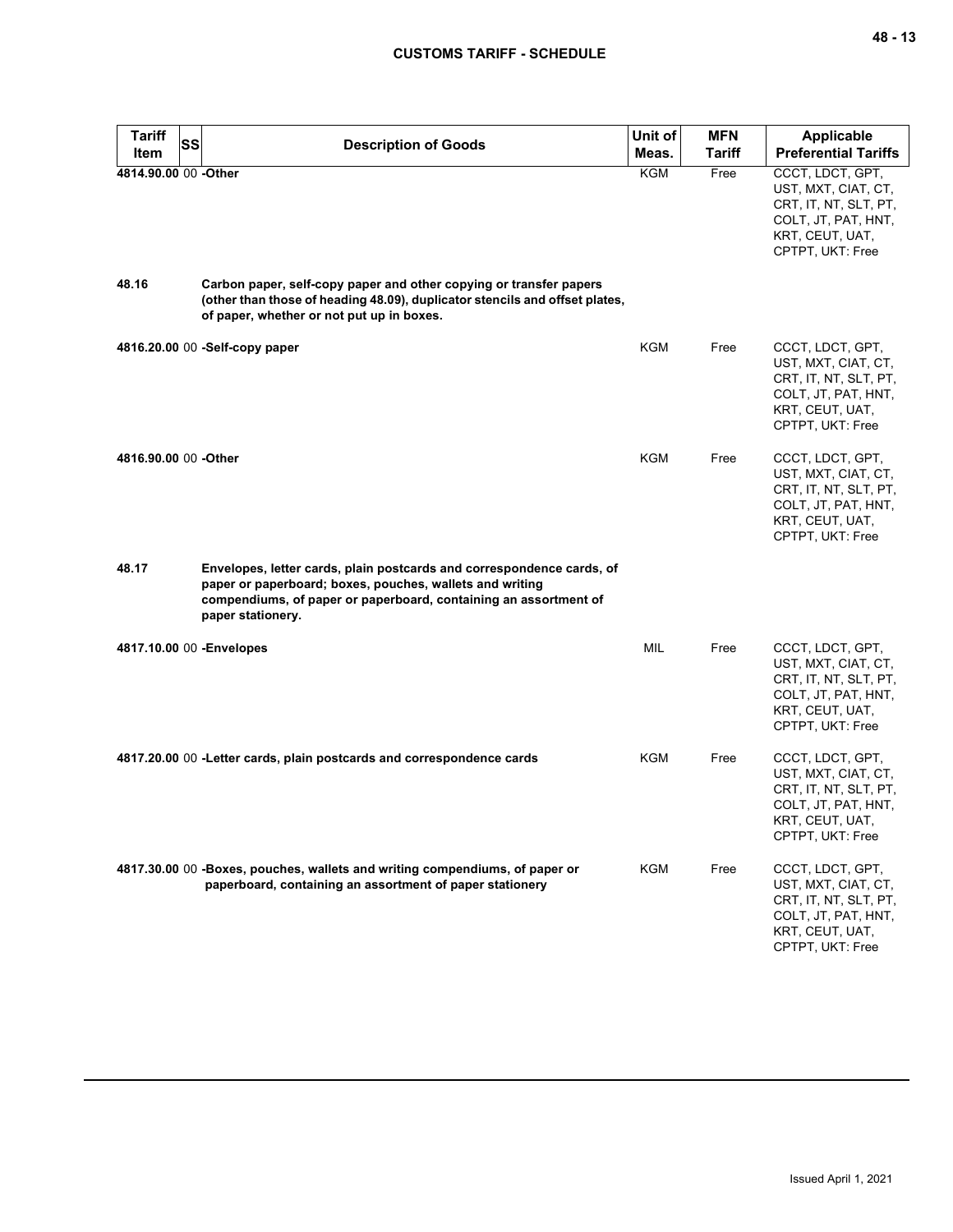| <b>Tariff</b><br>Item | <b>SS</b> | <b>Description of Goods</b>                                                                                                                                                                                                                                                                                                                                                                                                                                                  | Unit of<br>Meas.  | <b>MFN</b><br>Tariff | <b>Applicable</b><br><b>Preferential Tariffs</b>                                                                               |
|-----------------------|-----------|------------------------------------------------------------------------------------------------------------------------------------------------------------------------------------------------------------------------------------------------------------------------------------------------------------------------------------------------------------------------------------------------------------------------------------------------------------------------------|-------------------|----------------------|--------------------------------------------------------------------------------------------------------------------------------|
| 48.18                 |           | Toilet paper and similar paper, cellulose wadding or webs of cellulose<br>fibres, of a kind used for household or sanitary purposes, in rolls of a<br>width not exceeding 36 cm, or cut to size or shape; handkerchiefs,<br>cleansing tissues, towels, tablecloths, serviettes, bed sheets and similar<br>household, sanitary or hospital articles, articles of apparel and clothing<br>accessories, of paper pulp, paper, cellulose wadding or webs of<br>cellulose fibres. |                   |                      |                                                                                                                                |
|                       |           | 4818.10.00 00 -Toilet paper                                                                                                                                                                                                                                                                                                                                                                                                                                                  | <b>KGM</b>        | Free                 | CCCT, LDCT, GPT,<br>UST, MXT, CIAT, CT,<br>CRT, IT, NT, SLT, PT,<br>COLT, JT, PAT, HNT,<br>KRT, CEUT, UAT,<br>CPTPT, UKT: Free |
| 4818.20.00            |           | -Handkerchiefs, cleansing or facial tissues and towels                                                                                                                                                                                                                                                                                                                                                                                                                       |                   | Free                 | CCCT, LDCT, GPT,<br>UST, MXT, CIAT, CT,<br>CRT, IT, NT, SLT, PT,<br>COLT, JT, PAT, HNT,<br>KRT, CEUT, UAT,<br>CPTPT, UKT: Free |
|                       |           |                                                                                                                                                                                                                                                                                                                                                                                                                                                                              | KGM<br><b>KGM</b> |                      |                                                                                                                                |
|                       |           |                                                                                                                                                                                                                                                                                                                                                                                                                                                                              | KGM               |                      |                                                                                                                                |
|                       |           | 4818.30.00 00 - Tablecloths and serviettes                                                                                                                                                                                                                                                                                                                                                                                                                                   | <b>KGM</b>        | Free                 | CCCT, LDCT, GPT,<br>UST, MXT, CIAT, CT,<br>CRT, IT, NT, SLT, PT,<br>COLT, JT, PAT, HNT,<br>KRT, CEUT, UAT,<br>CPTPT, UKT: Free |
|                       |           | 4818.50.00 00 - Articles of apparel and clothing accessories                                                                                                                                                                                                                                                                                                                                                                                                                 | <b>KGM</b>        | Free                 | CCCT, LDCT, GPT,<br>UST, MXT, CIAT, CT,<br>CRT, IT, NT, SLT, PT,<br>COLT, JT, PAT, HNT,<br>KRT, CEUT, UAT,<br>CPTPT, UKT: Free |
| 4818.90.00 00 -Other  |           |                                                                                                                                                                                                                                                                                                                                                                                                                                                                              | KGM               | Free                 | CCCT, LDCT, GPT,<br>UST, MXT, CIAT, CT,<br>CRT, IT, NT, SLT, PT,<br>COLT, JT, PAT, HNT,<br>KRT, CEUT, UAT,<br>CPTPT, UKT: Free |
| 48.19                 |           | Cartons, boxes, cases, bags and other packing containers, of paper,<br>paperboard, cellulose wadding or webs of cellulose fibres; box files,<br>letter trays, and similar articles, of paper or paperboard of a kind used in<br>offices, shops or the like.                                                                                                                                                                                                                  |                   |                      |                                                                                                                                |
| 4819.10.00            |           | -Cartons, boxes and cases, of corrugated paper or paperboard                                                                                                                                                                                                                                                                                                                                                                                                                 |                   | Free                 | CCCT, LDCT, GPT,<br>UST, MXT, CIAT, CT,<br>CRT, IT, NT, SLT, PT,<br>COLT, JT, PAT, HNT,<br>KRT, CEUT, UAT,<br>CPTPT, UKT: Free |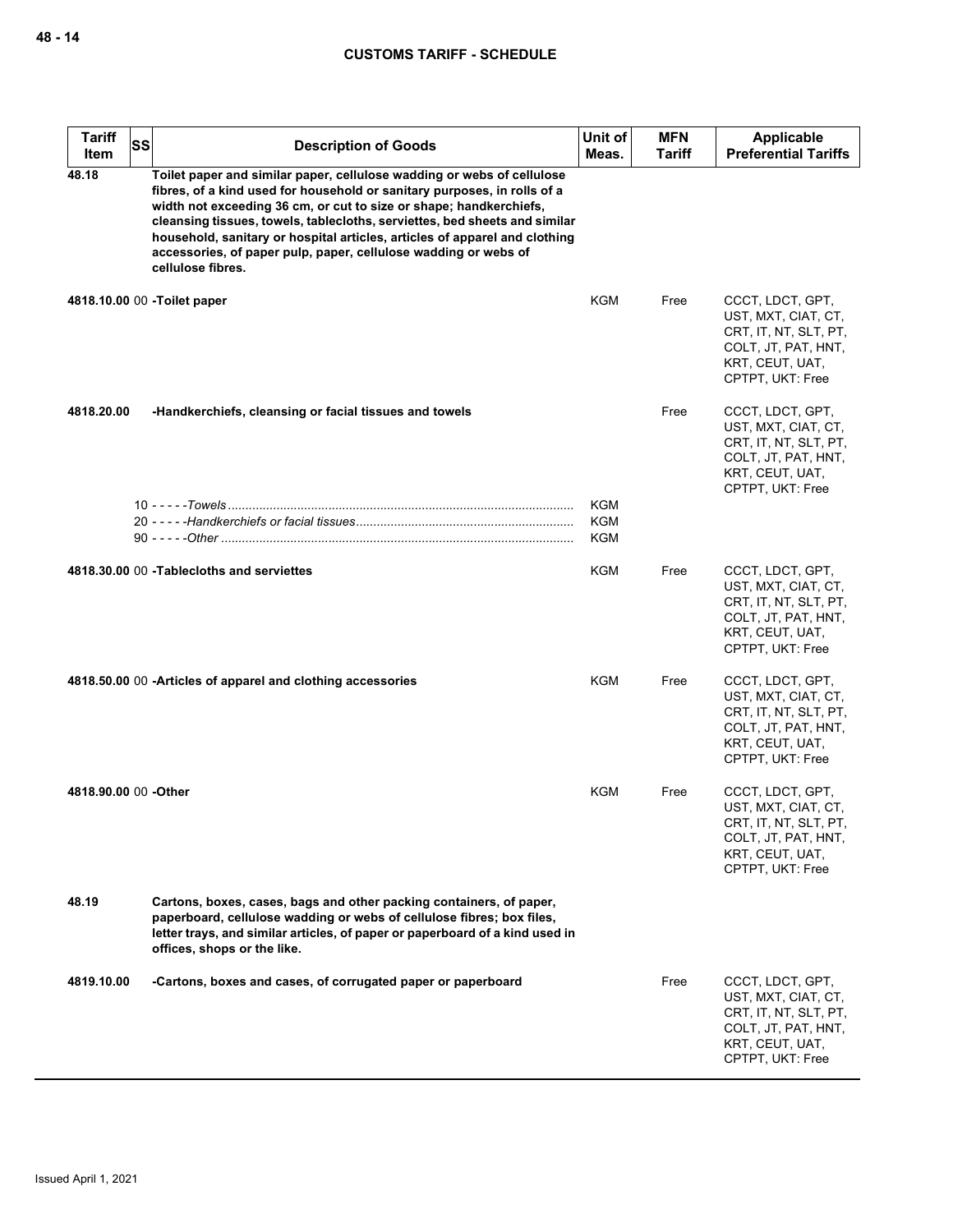| <b>Tariff</b><br>Item | SS | <b>Description of Goods</b>                                                                                                                                                                                                                                                                                                                                                                                                | Unit of<br>Meas.                | <b>MFN</b><br>Tariff | <b>Applicable</b><br><b>Preferential Tariffs</b>                                                                                         |
|-----------------------|----|----------------------------------------------------------------------------------------------------------------------------------------------------------------------------------------------------------------------------------------------------------------------------------------------------------------------------------------------------------------------------------------------------------------------------|---------------------------------|----------------------|------------------------------------------------------------------------------------------------------------------------------------------|
|                       |    |                                                                                                                                                                                                                                                                                                                                                                                                                            | <b>KGM</b>                      |                      |                                                                                                                                          |
|                       |    |                                                                                                                                                                                                                                                                                                                                                                                                                            | KGM                             |                      |                                                                                                                                          |
| 4819.20.00            |    | -Folding cartons, boxes and cases, of non-corrugated paper or<br>paperboard                                                                                                                                                                                                                                                                                                                                                |                                 | Free                 | CCCT, LDCT, GPT,<br>UST, MXT, CIAT, CT,<br>CRT, IT, NT, SLT, PT,<br>COLT, JT, PAT, HNT,<br>KRT, CEUT, UAT,<br>CPTPT, UKT: Free           |
|                       |    |                                                                                                                                                                                                                                                                                                                                                                                                                            | <b>KGM</b><br><b>KGM</b>        |                      |                                                                                                                                          |
| 4819.30.00            |    | -Sacks and bags, having a base of a width of 40 cm or more                                                                                                                                                                                                                                                                                                                                                                 |                                 | Free                 | CCCT, LDCT, GPT,<br>UST, MXT, CIAT, CT,<br>CRT, IT, NT, SLT, PT,<br>COLT, JT, PAT, HNT,<br>KRT, CEUT, UAT,<br>CPTPT, UKT: Free           |
|                       |    |                                                                                                                                                                                                                                                                                                                                                                                                                            | MIL<br>MIL                      |                      |                                                                                                                                          |
| 4819.40.00            |    | -Other sacks and bags, including cones                                                                                                                                                                                                                                                                                                                                                                                     |                                 | Free                 | AUT, NZT, CCCT, LDCT,<br>GPT, UST, MXT, CIAT,<br>CT, CRT, IT, NT, SLT,<br>PT, COLT, JT, PAT,<br>HNT, KRT, CEUT, UAT,<br>CPTPT, UKT: Free |
|                       |    |                                                                                                                                                                                                                                                                                                                                                                                                                            | <b>KGM</b><br>MIL<br>MIL<br>KGM |                      |                                                                                                                                          |
| 4819.50.00            |    | -Other packing containers, including record sleeves                                                                                                                                                                                                                                                                                                                                                                        |                                 | Free                 | CCCT, LDCT, GPT,<br>UST, MXT, CIAT, CT,<br>CRT, IT, NT, SLT, PT,<br>COLT, JT, PAT, HNT,<br>KRT, CEUT, UAT,<br>CPTPT, UKT: Free           |
|                       |    |                                                                                                                                                                                                                                                                                                                                                                                                                            | <b>KGM</b><br>KGM               |                      |                                                                                                                                          |
|                       |    | 4819.60.00 00 -Box files, letter trays, storage boxes and similar articles, of a kind used KGM<br>in offices, shops or the like                                                                                                                                                                                                                                                                                            |                                 | Free                 | CCCT, LDCT, GPT,<br>UST, MXT, CIAT, CT,<br>CRT, IT, NT, SLT, PT,<br>COLT, JT, PAT, HNT,<br>KRT, CEUT, UAT,<br>CPTPT, UKT: Free           |
| 48.20                 |    | Registers, account books, note books, order books, receipt books, letter<br>pads, memorandum pads, diaries and similar articles, exercise books,<br>blotting-pads, binders (loose-leaf or other), folders, file covers, manifold<br>business forms, interleaved carbon sets and other articles of stationery,<br>of paper or paperboard; albums for samples or for collections and book<br>covers, of paper or paperboard. |                                 |                      |                                                                                                                                          |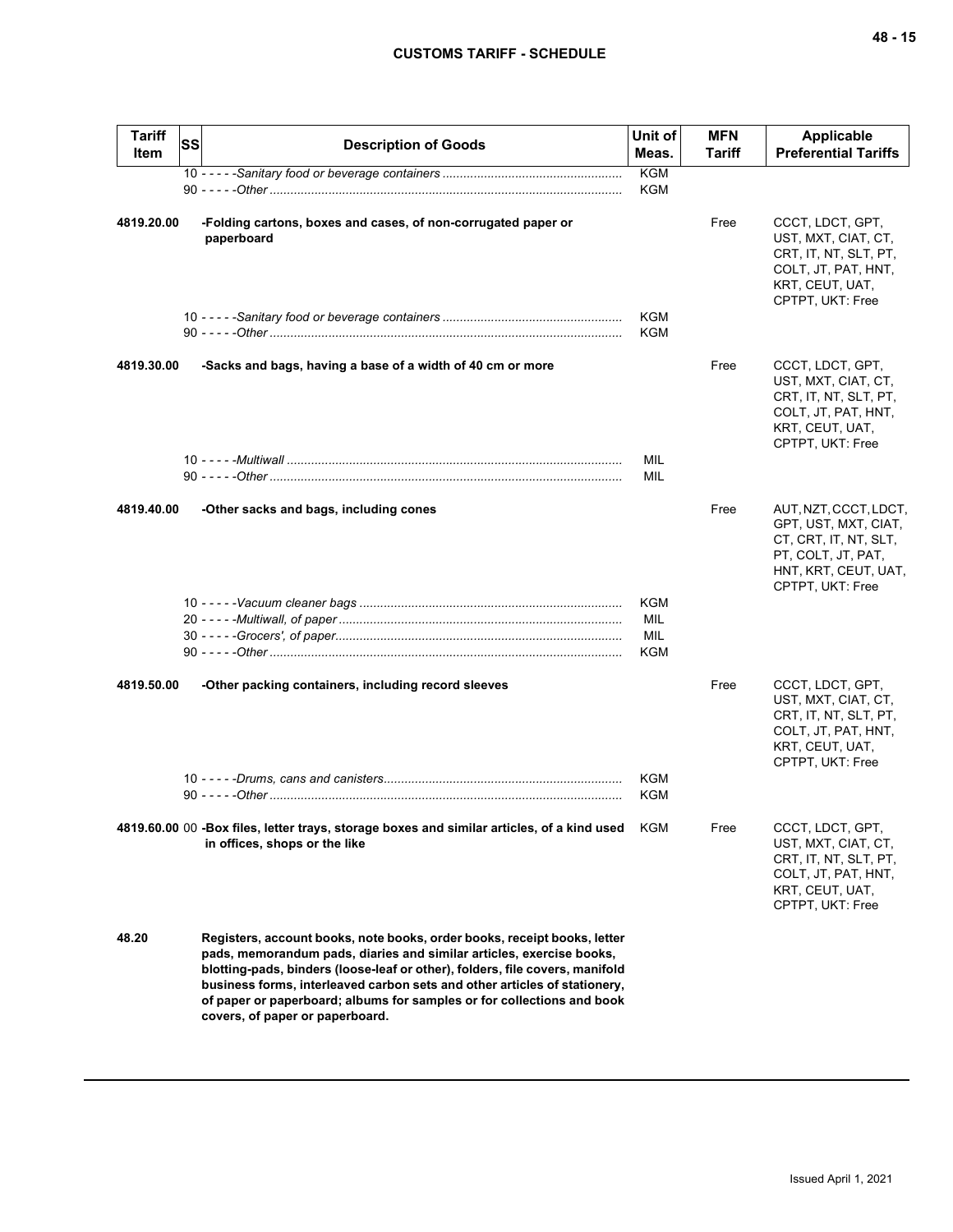| <b>Tariff</b>          | <b>SS</b><br><b>Description of Goods</b>                                                                                                       | Unit of    | <b>MFN</b>    | <b>Applicable</b>                                                                                                              |
|------------------------|------------------------------------------------------------------------------------------------------------------------------------------------|------------|---------------|--------------------------------------------------------------------------------------------------------------------------------|
| Item                   |                                                                                                                                                | Meas.      | <b>Tariff</b> | <b>Preferential Tariffs</b>                                                                                                    |
|                        | 4820.10.00 00 -Registers, account books, note books, order books, receipt books,<br>letter pads, memorandum pads, diaries and similar articles | <b>NMB</b> | Free          | CCCT, LDCT, GPT,<br>UST, MXT, CIAT, CT,<br>CRT, IT, NT, SLT, PT,<br>COLT, JT, PAT, HNT,<br>KRT, CEUT, UAT,<br>CPTPT, UKT: Free |
|                        | 4820.20.00 00 - Exercise books                                                                                                                 | <b>NMB</b> | Free          | CCCT, LDCT, GPT,<br>UST, MXT, CIAT, CT,<br>CRT, IT, NT, SLT, PT,<br>COLT, JT, PAT, HNT,<br>KRT, CEUT, UAT,<br>CPTPT, UKT: Free |
| 4820.30.00             | -Binders (other than book covers), folders and file covers                                                                                     |            | Free          | CCCT, LDCT, GPT,<br>UST, MXT, CIAT, CT,<br>CRT, IT, NT, SLT, PT,<br>COLT, JT, PAT, HNT,<br>KRT, CEUT, UAT,<br>CPTPT, UKT: Free |
|                        |                                                                                                                                                | KGM        |               |                                                                                                                                |
|                        |                                                                                                                                                | KGM        |               |                                                                                                                                |
|                        | 4820,40,00 00 -Manifold business forms and interleaved carbon sets                                                                             | KGM        | Free          | CCCT, LDCT, GPT,<br>UST, MXT, CIAT, CT,<br>CRT, IT, NT, SLT, PT,<br>COLT, JT, PAT, HNT,<br>KRT, CEUT, UAT,<br>CPTPT, UKT: Free |
|                        | 4820.50.00 00 -Albums for samples or for collections                                                                                           | <b>NMB</b> | Free          | CCCT, LDCT, GPT,<br>UST, MXT, CIAT, CT,<br>CRT, IT, NT, SLT, PT,<br>COLT, JT, PAT, HNT,<br>KRT, CEUT, UAT,<br>CPTPT, UKT: Free |
| 4820.90.00 00 -Other   |                                                                                                                                                | <b>KGM</b> | Free          | CCCT, LDCT, GPT,<br>UST, MXT, CIAT, CT,<br>CRT, IT, NT, SLT, PT,<br>COLT, JT, PAT, HNT,<br>KRT, CEUT, UAT,<br>CPTPT, UKT: Free |
| 48.21                  | Paper or paperboard labels of all kinds, whether or not printed.                                                                               |            |               |                                                                                                                                |
| 4821.10.00 00 -Printed |                                                                                                                                                | <b>KGM</b> | Free          | CCCT, LDCT, GPT,<br>UST, MXT, CIAT, CT,<br>CRT, IT, NT, SLT, PT,<br>COLT, JT, PAT, HNT,<br>KRT, CEUT, UAT,<br>CPTPT, UKT: Free |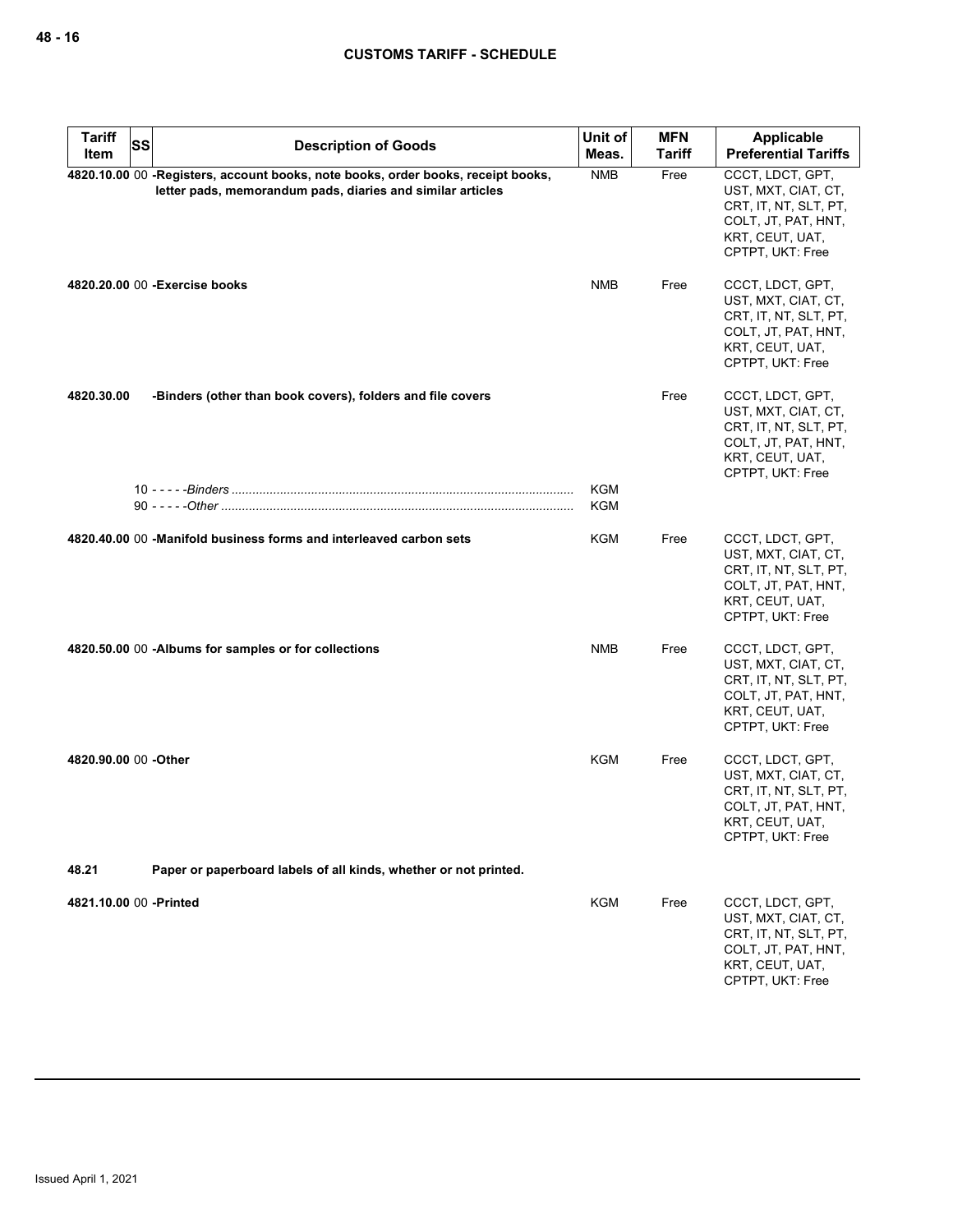| <b>Tariff</b>                 | SS<br><b>Description of Goods</b>                                                                                                                                                                    | Unit of    | <b>MFN</b> | <b>Applicable</b>                                                                                                              |
|-------------------------------|------------------------------------------------------------------------------------------------------------------------------------------------------------------------------------------------------|------------|------------|--------------------------------------------------------------------------------------------------------------------------------|
| <b>Item</b>                   |                                                                                                                                                                                                      | Meas.      | Tariff     | <b>Preferential Tariffs</b>                                                                                                    |
| 4821.90.00 00 -Other<br>48.22 | Bobbins, spools, cops and similar supports of paper pulp, paper or                                                                                                                                   | KGM        | Free       | CCCT, LDCT, GPT,<br>UST, MXT, CIAT, CT,<br>CRT, IT, NT, SLT, PT,<br>COLT, JT, PAT, HNT,<br>KRT, CEUT, UAT,<br>CPTPT, UKT: Free |
|                               | paperboard (whether or not perforated or hardened).                                                                                                                                                  |            |            |                                                                                                                                |
|                               | 4822.10.00 00 -Of a kind used for winding textile yarn                                                                                                                                               | <b>KGM</b> | Free       | CCCT, LDCT, GPT,<br>UST, MXT, CIAT, CT,<br>CRT, IT, NT, SLT, PT,<br>COLT, JT, PAT, HNT,<br>KRT, CEUT, UAT,<br>CPTPT, UKT: Free |
| 4822.90.00 00 -Other          |                                                                                                                                                                                                      | <b>KGM</b> | Free       | CCCT, LDCT, GPT,<br>UST, MXT, CIAT, CT,<br>CRT, IT, NT, SLT, PT,<br>COLT, JT, PAT, HNT,<br>KRT, CEUT, UAT,<br>CPTPT, UKT: Free |
| 48.23                         | Other paper, paperboard, cellulose wadding and webs of cellulose<br>fibres, cut to size or shape; other articles of paper pulp, paper,<br>paperboard, cellulose wadding or webs of cellulose fibres. |            |            |                                                                                                                                |
|                               | 4823.20.00 00 - Filter paper and paperboard                                                                                                                                                          | <b>KGM</b> | Free       | CCCT, LDCT, GPT,<br>UST, MXT, CIAT, CT,<br>CRT, IT, NT, SLT, PT,<br>COLT, JT, PAT, HNT,<br>KRT, CEUT, UAT,<br>CPTPT, UKT: Free |
|                               | 4823.40.00 00 -Rolls, sheets and dials, printed for self-recording apparatus                                                                                                                         | <b>KGM</b> | Free       | CCCT, LDCT, GPT,<br>UST, MXT, CIAT, CT,<br>CRT, IT, NT, SLT, PT,<br>COLT, JT, PAT, HNT,<br>KRT, CEUT, UAT,<br>CPTPT, UKT: Free |
|                               | -Trays, dishes, plates, cups and the like, of paper or paperboard:                                                                                                                                   |            |            |                                                                                                                                |
|                               | 4823.61.00 00 - - Of bamboo                                                                                                                                                                          | <b>KGM</b> | Free       | CCCT, LDCT, GPT,<br>UST, MXT, CIAT, CT,<br>CRT, IT, NT, SLT, PT,<br>COLT, JT, PAT, HNT,<br>KRT, CEUT, UAT,<br>CPTPT, UKT: Free |
| 4823.69.00                    | - -Other                                                                                                                                                                                             |            | Free       | CCCT, LDCT, GPT,<br>UST, MXT, CIAT, CT,<br>CRT, IT, NT, SLT, PT,<br>COLT, JT, PAT, HNT,<br>KRT, CEUT, UAT,<br>CPTPT, UKT: Free |